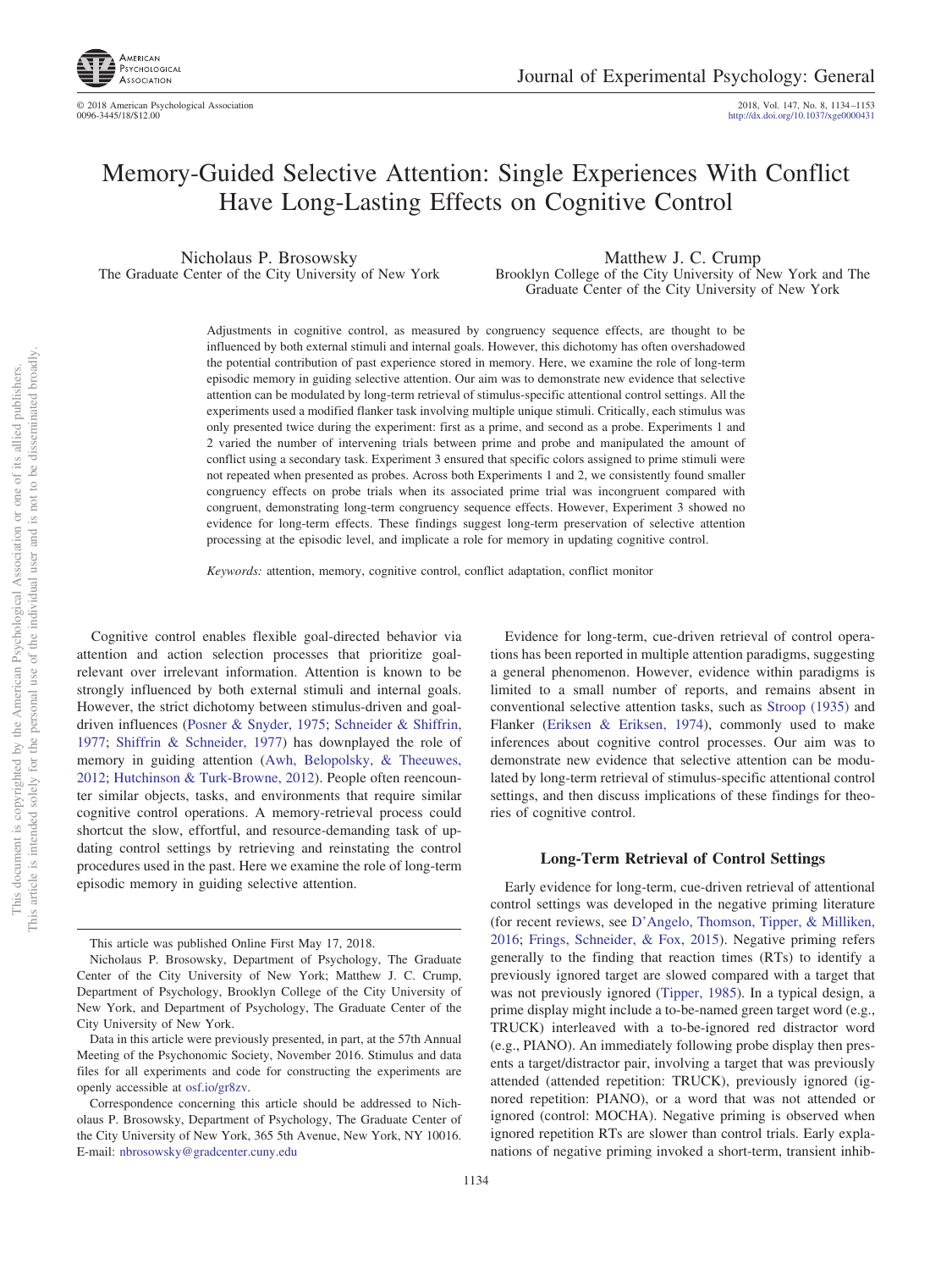itory process: Ignoring a stimulus causes it to be briefly inhibited, and negative priming reflects the extra time needed to recover from inhibition during responding [\(Tipper, 1985;](#page-19-4) [Tipper & Driver,](#page-19-5) [1988\)](#page-19-5). However, two classes of findings were difficult to reconcile with the short-term inhibition explanation, and were formative for the idea that long-term, cue-driven memory processes may play a role in reinstating prior attentional control settings.

First, negative priming is sensitive to the match between probe and prime tasks, and can disappear when the probe task does not require selective attention to the target. The above task description involves selection in both prime and probe trials, as both trials present an interleaved target/distractor pair. If negative priming reflects carry-over of inhibition from the ignored distractor on the prime trial, then that inhibition ought to be detected on a following probe trial that presented the ignored distractor alone, as a single target. In this case, the probe trials do not require selection because only a single target is displayed. However, several experiments showed that negative priming is abolished when the probe display contains a single target [\(D. G. Lowe, 1979;](#page-18-1) [Milliken, Joordens,](#page-18-2) [Merikle, & Seiffert, 1998;](#page-18-2) [Moore, 1994;](#page-18-3) [Tipper & Cranston,](#page-19-6) [1985\)](#page-19-6).

Second, negative priming can persist for long temporal intervals between a prime and probe trial. [DeSchepper and Treisman \(1996\)](#page-17-3) demonstrated that negative priming in a shape discrimination task is observed up to 30 days between a prime trial (including a target and distractor shape), and a probe trial (including the previously ignored shape as the target). We are aware of only two other investigations of long-term negative priming. [Lowe \(1998\)](#page-18-4) demonstrated negative priming persisting for 5 min, and [Grison, Tip](#page-18-5)[per, and Hewitt \(2005\),](#page-18-5) showed negative priming persisting over 54 intervening trials between a prime and probe.

Taken together, the findings that negative priming is sensitive to the match between probe and prime tasks, and that negative priming persists over the long-term, provided evidence suggesting a role for memory-based retrieval processes in negative priming. For example, inspired by instance-theories of memory [\(Hintzman,](#page-18-6) [1984;](#page-18-6) [Logan, 1988\)](#page-18-7), Neill and colleagues [\(Neill, 1997;](#page-18-8) [Neill &](#page-18-9) [Valdes, 1992;](#page-18-9) [Neill, Valdes, Terry, & Gorfein, 1992\)](#page-18-10) proposed an episodic retrieval account of negative priming. Here, an ignored distractor presented during a prime trial is tagged with a "do-notrespond" control operation. If the ignored distractor is presented as a target on the following probe trial, it could then retrieve its associated "do-not-respond" control operation, which would interfere with responding to that stimulus on the probe trial. Furthermore, because control operations associated with prime processing are preserved in an instance-based memory, they could be available (under the appropriate retrieval conditions) over the longterm.

Evidence for long-term retrieval of attention control settings, like those observed in negative priming, has been shown in a few different attention paradigms. These include long-term inhibition of return [\(Tipper, Grison, & Kessler, 2003\)](#page-19-7), long-term retrieval of task-sets in task-switching [\(Waszak, Hommel, & Allport, 2003\)](#page-19-8), long-term priming-of-pop out in visual search [\(Thomson & Mil](#page-19-9)[liken, 2012,](#page-19-9) [2013\)](#page-19-10), and long-term response inhibition in stopsignal tasks [\(Verbruggen & Logan, 2008\)](#page-19-11). It remains unclear whether this collection of evidence points to a general role for memory retrieval of control operations linked with specific prior processing episodes to update and adjust control operations in the present moment.

However, evidence for long-term retrieval of attention control settings has not been established in classic selective attention paradigms, such as Stroop and Flanker, commonly used to make inferences about cognitive control processes. A demonstration would be useful in its own right to further establish the generality of the phenomena and would test theories of control processes used to explain modulations to congruency effects. We outline theoretical implications for explanations of *n*-1 congruency sequence effects, and proportion congruent effects; and, then overview the procedures we adopted to measure long-term memorybased control of attention.

# **Congruency Effects**

Congruency tasks measure target identification in the presence of potentially conflicting distractors. For example, in the Flanker task [\(Eriksen & Eriksen, 1974\)](#page-17-0) participants are faster and more accurate to identify a center letter (e.g., "HHFHH") when flanking letters are congruent (e.g., "HHHHH") versus incongruent (e.g., "FFHFF") with the response. Modulations to the size of congruency effects can index the gain of attentional control assigned to target and distractor dimensions. For example, target information is assumed to be prioritized over distractor information when smaller versus larger congruency effects are observed.

Importantly, congruency effects are modulated by the history of previously experienced conflict. Congruency effects are reduced immediately following an incongruent trial, and when the proportion of incongruent trials is greater than the proportion of congruent trials. It is possible that both trial history effects could be explained by common principles, and some existing accounts have forwarded unified theories [\(Abrahamse, Braem, Notebaert, & Ver](#page-16-1)[guts, 2016;](#page-16-1) [Egner, 2014;](#page-17-4) [Verguts & Notebaert, 2008\)](#page-19-12). We consider whether common principles invoked by the notion of long-term, cue-driven retrieval of attention control settings could explain congruency sequence and proportion congruent effects. Alternatively, memory-driven control could reflect a distinct influence that clarifies how different processes acting over the long- and short-term use prior experience with conflict to update control settings.

## **Congruency Sequence Effects**

Congruency effects on trial *n* are smaller when trial *n*-1 contains an incongruent versus congruent trial [\(Gratton, Coles, & Donchin,](#page-18-11) [1992,](#page-18-11) for a review see [Egner, 2007\)](#page-17-5). Early explanations invoked voluntary control [\(Gratton et al., 1992\)](#page-18-11), but recent findings suggest volition is not necessary. For example, congruency sequence effects can be produced despite contradictory expectations about the likelihood of conflict on the next trial [\(Jiménez & Méndez, 2013,](#page-18-12) [2014\)](#page-18-13) and in the absence of awareness [\(Desender, Van Lierde, &](#page-17-6) [Van den Bussche, 2013\)](#page-17-6). Congruency sequence effects also occur over short timescales, persisting only for one or two trials [\(Akçay](#page-16-2) [& Hazeltine, 2008;](#page-16-2) [Mayr, Awh, & Laurey, 2003\)](#page-18-14), quickly decaying with increased interstimulus or response-to-stimulus intervals, and eliminated all-together after 3- to 7-s intervals [\(Duthoo, Abra](#page-17-7)[hamse, Braem, & Notebaert, 2014;](#page-17-7) [Egner, Ely, & Grinband, 2010\)](#page-17-8).

All accounts of congruency sequence effects assume that influences from a recent trial on current trial performance are transient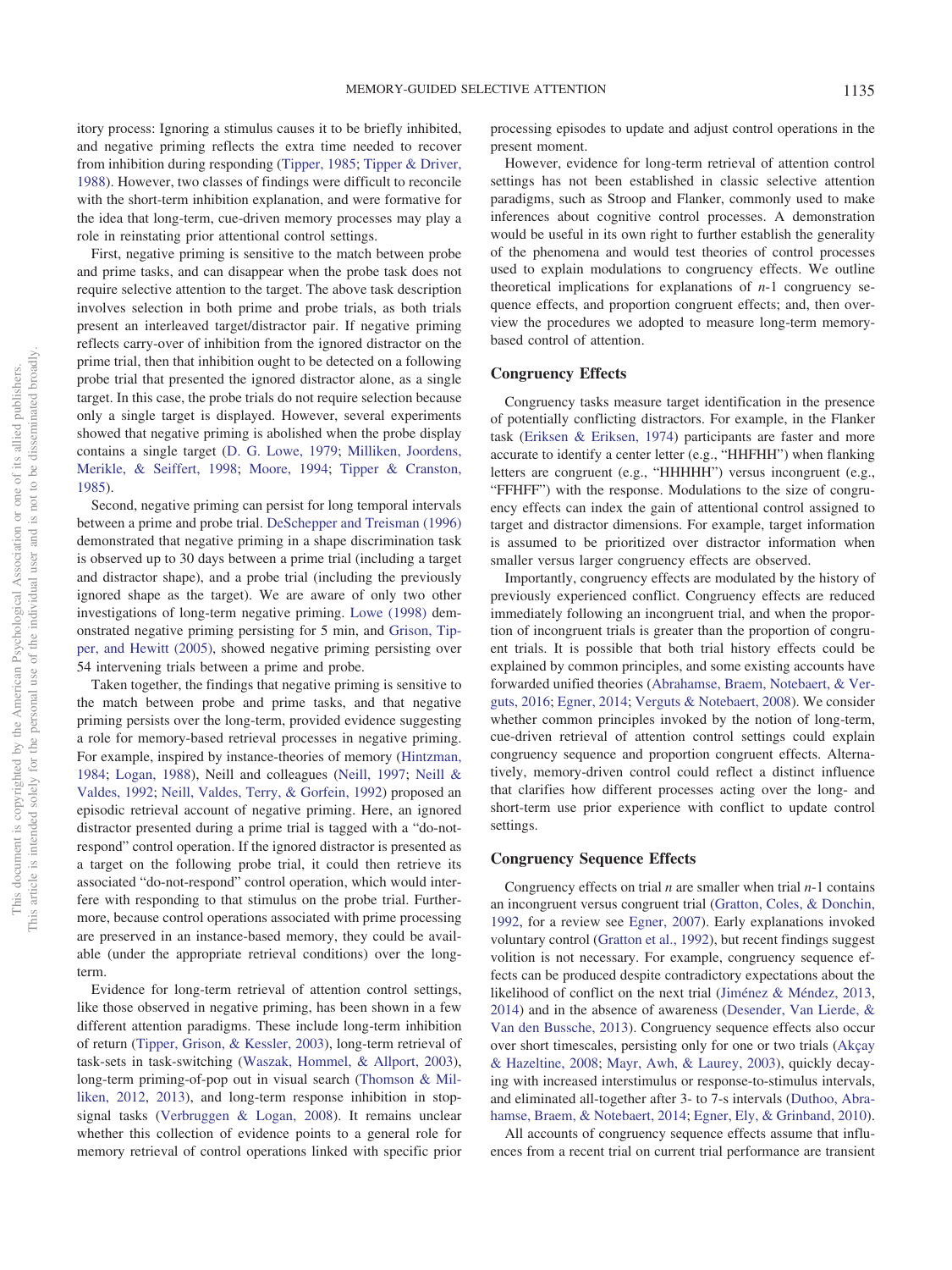and decay rapidly. Debate focuses on whether or not congruency sequence effects are driven by processes that change attentional control settings. Rapid decay is assumed by noncontrol accounts based on feature integration or event-binding processes [\(Hommel,](#page-18-15) [1998;](#page-18-15) [Hommel, Müsseler, Aschersleben, & Prinz, 2001;](#page-18-16) [Hommel,](#page-18-17) [Proctor, & Vu, 2004\)](#page-18-17), repetition priming [\(Mayr et al., 2003\)](#page-18-14), and sequential contingency biases [\(Schmidt & De Houwer, 2011\)](#page-19-13). Rapid decay is also assumed by control accounts based on conflictmonitoring theory [\(Botvinick, Braver, Barch, Carter, & Cohen,](#page-17-9) [2001\)](#page-17-9). Here, a conflict-monitoring unit registers a transient conflict signal that triggers adjustments to attentional control settings which carry-forward to influence performance on the next trial.

There are notable parallels between the congruency sequence effect and negative priming. Like the congruency sequence, negative priming was assumed to operate on a transient, short-term basis. Although the congruency sequence can dissipate over the short-term, it remains unclear whether experiencing conflict on one trial can have long-term influences over congruency effects on future trials. There is some evidence that congruency sequence effects can accumulate in strength as a function of the number of preceding incongruent trials [\(Aben, Verguts, & Van den Bussche,](#page-16-3) [2017;](#page-16-3) [Jiménez & Méndez, 2013;](#page-18-12) [Rey-Mermet & Meier, 2017\)](#page-19-14). However, there is no evidence, akin to long-term negative priming, showing that control operations applied on a single trial to a specific stimulus can be retrieved on a long-term basis to influence control operations to similar stimuli in the future. Another parallel is that congruency-sequence effects, like negative priming, can depend on the match between tasks performed on trial *n*-1 and trial *n*. For example, conflict experienced on trial *n*-1 in one interference task does not always cause modulations to congruency effects for a different task presented on trial *n* (for a review, see [Braem,](#page-17-10) [Abrahamse, Duthoo, & Notebaert, 2014\)](#page-17-10).

These parallels motivated us to determine whether congruency sequence-like effects could extend across many intervening trials well beyond trial *n*-1. On the one hand, a finding of this nature could identify a memory-based attentional control process that is distinctly different from other short-term processes also capable of producing congruency sequence effects. On the other hand, perhaps memory-based retrieval of attention control settings could explain the short-term *n*-1 congruency sequence effect, especially if temporal similarity, along with item and context features are assumed to act as retrieval cues to apply control settings from recent trials (for similar perspectives, see [Egner, 2014;](#page-17-4) [Spapé &](#page-19-15) [Hommel, 2008,](#page-19-15) [2014\)](#page-19-16).

#### **Proportion Congruent Effects**

Proportion congruent effects show larger congruency effects for conditions associated with high rather than low proportions of congruent trials (for a review, see [Bugg & Crump, 2012\)](#page-17-11), and are demonstrated in list-wide, item-specific, and context-specific designs. In a Stroop variant, item-specific designs assign one set of items (e.g., red and blue combinations) to a high proportion congruent condition, and another set (e.g., green and yellow combinations) to a low proportion congruent condition. Both item types are intermixed randomly, so subjects cannot accurately predict whether the next trial will be congruent or incongruent. In these designs, congruency effects are found to be larger for high versus low proportion congruent item. Similarly, context-specific propor-

tion congruent (CSPC) designs manipulate proportion congruent between two different contexts in which items can appear, again in a randomized, intermixed fashion. CSPC effects have been shown using location [\(Brosowsky & Crump, 2016;](#page-17-12) [Corballis & Gratton,](#page-17-13) [2003;](#page-17-13) [Crump, 2016;](#page-17-14) [Crump, Brosowsky, & Milliken, 2017;](#page-17-15) [Crump, Gong, & Milliken, 2006;](#page-17-16) [Hübner & Mishra, 2016;](#page-18-18) [Weidler](#page-19-17) [& Bugg, 2016\)](#page-19-17), font [\(Bugg, Jacoby, & Toth, 2008;](#page-17-17) [Crump, 2016\)](#page-17-14), shape [\(Crump, Vaquero, & Milliken, 2008\)](#page-17-18), color [\(Vietze &](#page-19-18) [Wendt, 2009\)](#page-19-18), social categories [\(Cañadas, Rodríguez-Bailón, Mil](#page-17-19)[liken, & Lupiáñez, 2013\)](#page-17-19), and incidental semantic cues [\(Blais,](#page-16-4) [Harris, Sinanian, & Bunge, 2015\)](#page-16-4). Again, congruency effects are larger for items appearing in high than low proportion congruent contexts. These trial history effects imply that item and contextspecific cues become associated with attentional control settings, and that changes to attentional control can be triggered in a cue-driven manner.

We roughly group theories of item and context-specific proportion congruent effects into memory-based and conflict-monitoring accounts. Memory-based accounts invoke instance-based, longterm, cue-driven retrieval processes [\(Logan, 1988\)](#page-18-7). Some proportion congruent designs are confounded by item-frequency, and may be explained simply by an event-learning process sensitive to the frequency of events [\(Schmidt, 2013;](#page-19-19) [Schmidt & Besner, 2008\)](#page-19-20). At the same time other designs show evidence that cues associated with proportion congruent can bias congruency effects even for frequency unbiased items [\(Crump et al., 2017;](#page-17-15) [Crump & Milliken,](#page-17-20) [2009;](#page-17-20) though, see [Hutcheon & Spieler, 2017\)](#page-18-19). Here, memorybased accounts argue that attentional control settings are encoded during each processing experience, and are retrieved to update ongoing control operations in the present moment [\(Bugg &](#page-17-21) [Hutchison, 2013;](#page-17-21) [Crump, 2016;](#page-17-14) [Crump et al., 2008\)](#page-17-18). Conflictmonitoring accounts can explain item-specific proportion congruent effects by assuming that conflict-signals trigger adjustments to attentional control settings on an item-specific basis [\(Blais, Robi](#page-17-22)[doux, Risko, & Besner, 2007;](#page-17-22) [Verguts & Notebaert, 2008\)](#page-19-12), and this kind of account could in principle be extended to explain context-specific proportion congruent effects.

There are clear parallels between early item-specific proportion congruent designs [\(Jacoby, Lindsay, & Hessels, 2003\)](#page-18-20), and negative priming designs manipulating the application of attentional control sets on an item-specific basis [\(Milliken, Lupianez, Debner,](#page-18-21) [& Abello, 1999\)](#page-18-21). Indeed, the idea from negative priming that episodic retrieval processes are used to retrieve and reinstate prior attentional control sets was borrowed to explain proportion congruent effects. In the proportion congruent literature, however, there is no direct evidence supporting the core assumption of episodic retrieval theories that control operations from single-trials are stored in traces, or that single-traces could be retrieved to influence control operations for specific items on a long-term basis. For example, most proportion congruent designs use a small number of stimuli that are repeatedly presented over an experiment. It is unknown whether cues retrieve a single instance from among the available item repetitions or multiple instances that are aggregated during retrieval.

A demonstration that congruency effects could be modulated by the long-term retrieval of item-specific attention control settings has theoretical implications for proportion congruent effects. A positive demonstration would corroborate predictions from memory-based accounts, and challenge conflict-monitoring ac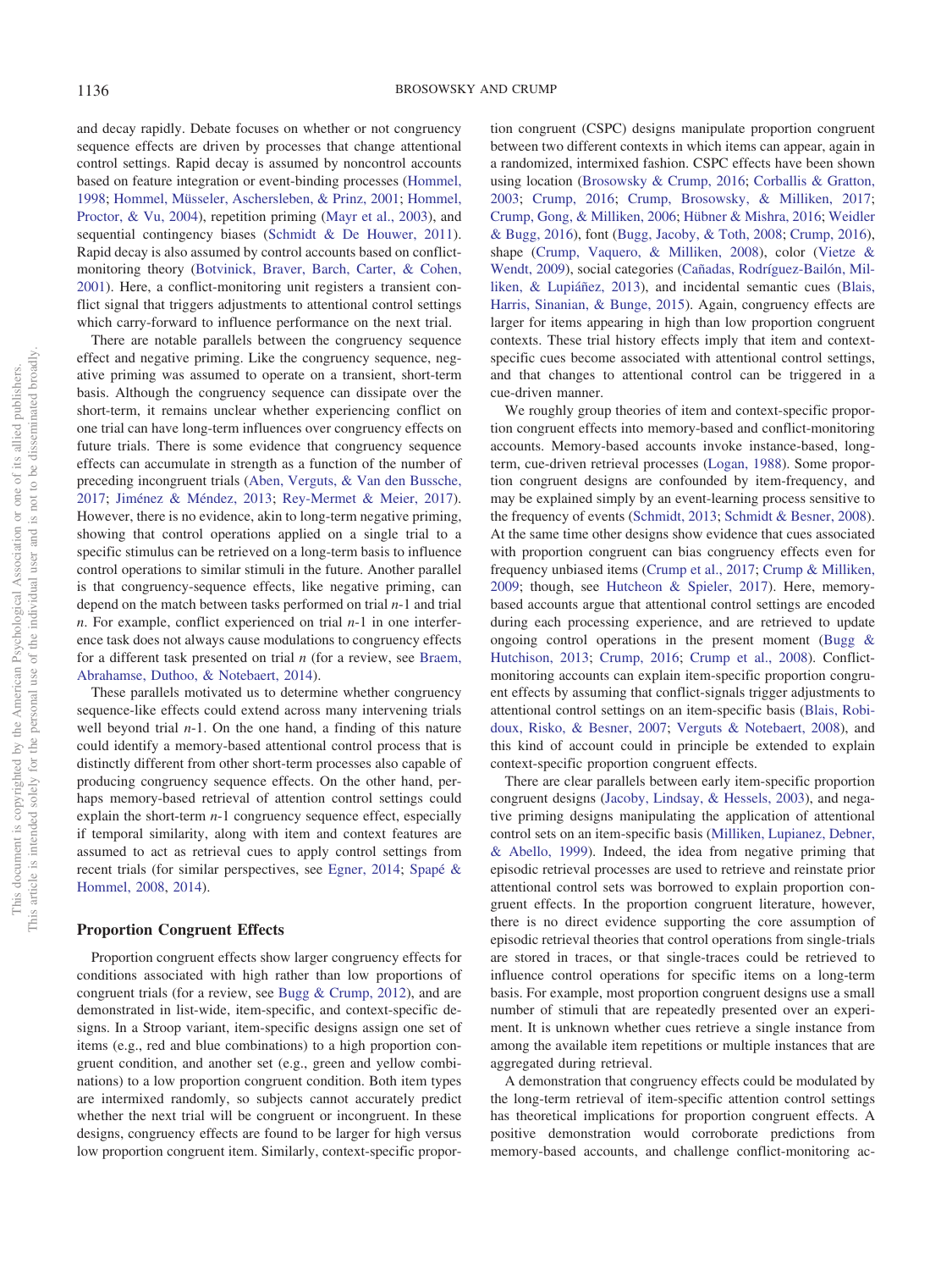counts that aggregate over item-specific control settings [\(Botvin](#page-17-9)[ick et al., 2001;](#page-17-9) [Braver, 2012;](#page-17-23) [De Pisapia & Braver, 2006;](#page-17-24) [Jiang,](#page-18-22) [Heller, & Egner, 2014\)](#page-18-22).

#### **Overview of Present Studies**

Our experiments test whether a single experience with applying attentional control to a unique stimulus can be retrieved on a long-term basis to influence how attentional control is applied when the same stimulus is later. We reasoned that if the single prior experience is retrieved, it will influence performance on the current trial in a manner similar to the *n*-1 congruency sequence effect where smaller congruency effects are found following an incongruent as compared with congruent trial. In other words, we asked whether a congruency sequence-like effect could be observed on a long-term basis, when there are many intervening trials between a first and second experience with a unique stimulus.

All the experiments used a modified flanker task involving multiple unique stimuli. The designs were inspired by long-term negative priming where a unique target/distractor pair could be presented once as a prime stimulus, and once as a probe stimulus after any number of intervening trials. We created unique stimuli using a large bank of natural objects that could be displayed in different colors [\(Brady, Konkle, Gill, Oliva, & Alvarez, 2013\)](#page-17-25). Each trial involved a row of objects, and the task was to identify the color of the central object as quickly and accurately as possible. Like other context-specific designs, the object feature dimension was irrelevant to the color-identification task. Each object was only presented once as a prime, either in a congruent or incongruent format, and once as a probe, either in a congruent or incongruent format. Across experiments we varied the number of intervening trials between prime and probe presentations. Our design allowed us to determine whether congruency effects for probe stimuli would vary as a function of prime congruency, indicating a long-term congruency sequence-like effect. Specifically, we measured whether the congruency effect for probe stimuli preceded by incongruent primes would be smaller than the congruency effect for probe stimuli preceded by congruent primes.

Experiments 1A, B, and C varied the number of intervening trials between prime and probe by five to 11 trials and manipulated the amount of conflict using a secondary task. Experiments 2a and b increased the number of intervening trials to an average of 160 trials. To foreshadow our results, we found clear evidence of a long-term congruency-sequence-like effect. Congruency effects for probes preceded by incongruent primes were smaller than congruency effects for probes preceded by congruent primes. Experiments 3a and 3b were conducted to test a long-term feature integration account, and ensured that specific colors assigned to prime stimuli were not repeated when presented as probes. These experiments showed no evidence of long-term congruency sequence-like effects.

#### **Experiment 1A, 1B, and 1C**

For Experiment 1, we report three replications of the same experimental design (see [Figure 1\)](#page-4-0). In all three experiments, the primary task was to identify the color of a central image (either blue or green) flanked on the left and right by the same image presented in either the same (congruent) or alternate color (incongruent). Each image was only presented twice during the experiment: once as a prime stimulus, and once as a probe stimulus. The trial order was constructed such that the distance between any given prime and probe stimulus always ranged from five to 11 trials (eight trials, on average). We chose to use a color flanker task so that congruency could be manipulated independently of the image representing the target and flanker stimuli such that we could repeat contextual images while alternating congruency.

The amount of conflict has been shown to influence the size of the *n*-1 congruency sequence effect [\(Forster, Carter, Cohen, &](#page-17-26) [Cho, 2011;](#page-17-26) [Wendt, Kiesel, Geringswald, Purmann, & Fischer,](#page-19-21) [2014;](#page-19-21) though see [Weissman & Carp, 2013\)](#page-19-22). It was unclear, however, whether the amount of conflict would influence our ability to detect long-term influences. For Experiment 1A, we used the basic design described above. For Experiments 1B and 1C, we included a secondary task to increase conflict and potentially improve our ability to detect the presence of long-term sequence effects. For the secondary task, we required participants to press the spacebar if the identity of the center image differed from the flankers. We reasoned that having participants continuously monitor for differing flanker and target images would cause them to attend more to the flanking images throughout the experiment and increase the overall level of conflict. This alternative task was randomly presented once for every eight normal trials.

Experiment 1C was a replication of Experiment 1B. A Monte-Carlo simulation analysis of the results from Experiment 1A suggested that doubling our trial count from 216 to 432 and increasing our subject count to 50 would increase our power to detect the long-term sequence effect from an estimated .7 to .95 (for a complete description of this procedure, see [Crump et al.,](#page-17-15) [2017\)](#page-17-15). Therefore, for Experiment 1C the trial count was doubled and we collected data until we had 50 participants who completed all trials and maintained an error rate less than 20%.

## **Method**

Participants. All participants were recruited from Amazon Mechanical Turk and compensated \$1.00 (Experiment 1A and 1B) or \$3.00 (Experiment 1C) for participating. The amount compensated was calculated by estimating the maximum amount of time required to complete each experiment and multiplying by \$6.00 per hour. For each experiment the number of HITs (human intelligence tasks, an Amazon term for a work-unit) refers to the number of participants who initiated the study. Participants were included in the study if they completed all trials and each experiment consisted of unique participants. For Experiment 1A, 40 HITs were posted, and 40 participants completed all trials. For Experiment 1B, 40 HITs were posted, and 39 participants completed all trials, and for Experiment 1C, 55 HITs were posted, and 54 participants completed all trials.

**Apparatus and stimuli.** The experiments were programmed using JavaScript, CSS, and HTML. The program allowed participants to complete task only if they were running Safari, Google Chrome, or Firefox web browsers. Flanker stimuli were constructed using the 540 images created by [Brady, Konkle, Gill,](#page-17-25) [Oliva, and Alvarez \(2013\).](#page-17-25) Images were color rotated to either blue or green (for a more detailed description see [Brady et al., 2013\)](#page-17-25) and presented at  $200 \times 200$  pixels. Each experiment ran as a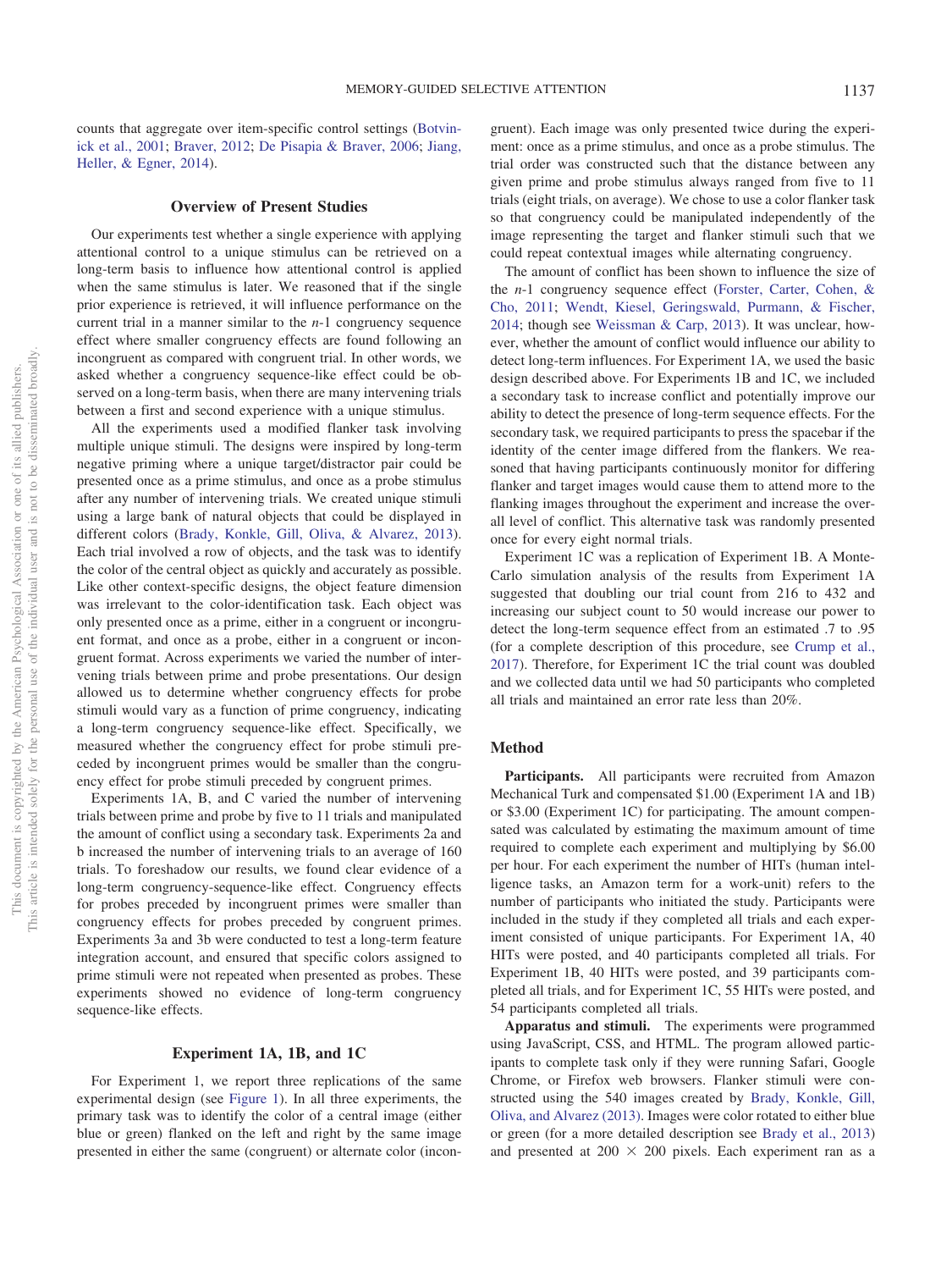

<span id="page-4-0"></span>*Figure 1.* [Figure 1A](#page-4-0) shows examples of the stimuli and basic prime/probe structure used in all experiments. [Figure 1B](#page-4-0) shows the trial block structures from Experiments 1 and 2. In Experiment 1, every block of 16 trials was divided into four subblocks, each consisting of four trials (referred to as the Prime A, Prime B, Probe A, and Probe B subblocks). The images presented in the Prime A subblock were then repeated in the Probe A subblock and images presented in the Prime B subblock, repeated in the Probe B subblock. In Experiment 2, there were two blocks of trials, each consisting of 160 trials. The images presented in the Prime block were then repeated in the Probe block. See the online article for the color version of this figure.

pop-up window that filled the entire screen. The background was white, and stimuli were presented in the center of the screen.

**Design.** Experiment 1 used a  $2 \times 2 \times 3$  mixed design with prime congruency (congruent vs. incongruent) and probe congruency (congruent vs. incongruent) as within-subject factors, and experiment (1A, 1B, and 1C) as the between-subjects factor.

Experiments 1A, 1B, and 1C were all constructed using the same general method (see [Figure 1\)](#page-4-0). Every block of 16 trials was divided into four subblocks, each consisting of four trials (referred to as the Prime A, Prime B, Probe A, and Probe B subblocks). The images presented in the Prime A subblock were then repeated in the Probe A subblock and images presented in the Prime B subblock, repeated in the Probe B subblock. The trial order of each subblock was randomized. The use of the interleaved A/B subblocks ensured that the distance between any probe (trial *n*) and prime stimulus pair ranged from *n*-5 to *n*-11. Importantly, the congruency of each prime/probe pair was randomized and counterbalanced across each block with an equal number of each congruency combination (i.e., Con—Con, Con—Inc, Inc—Con, and Inc—Inc), and an equal number of response repetition and alternation prime/probe pairs. Additionally, images were randomly selected for every participant from the total 540 images [\(Brady et](#page-17-25) [al., 2013\)](#page-17-25) and randomly assigned a color and condition. Each image was only presented twice during the experiment: once in a prime block and once in a probe block.

Experiment 1A consisted of 192 trials constructed using this basic method. Experiment 1B used the same general design but included a secondary task where participants were instructed to press the spacebar if the center image differed in identity to the flanking images. This alternate task occurred once for every eight flanker trials, bringing the total trials to 216. Experiment 1C was identical to Experiment 1B except the number of trials was doubled, bringing the total to 432 trials.

**Procedure.** All participants were Amazon Mechanical Turk workers who found the experiment using the Amazon Mechanical Turk system. The participant recruitment procedure and tasks were approved by the Brooklyn College Institutional Review Board. Each participant read a short description of the task and gave consent by pressing a button acknowledging they had read the displayed consent form. Participants then completed a short demographic survey, and proceeded to the main task, which was displayed as a pop-up window. Participants were instructed to identify the color of the center image on each trial as quickly and accurately as possible by pressing "g" if the image was green, and "b" if the image was blue. For Experiments 1B and 1C, participants were further instructed to press the spacebar if the identity of the center image differed from the identity of the flanking images. Throughout the course of the experiment the upper left corner of the display indicated the number of completed and remaining trials, as well as an instruction reminder button that displayed the instructions in a new pop-up window.

Each trial began with a fixation cross presented in the center of the screen for 1,000 ms, followed by a blank interstimulus interval (ISI) of 250 ms. Next, the flanker stimulus appeared in the center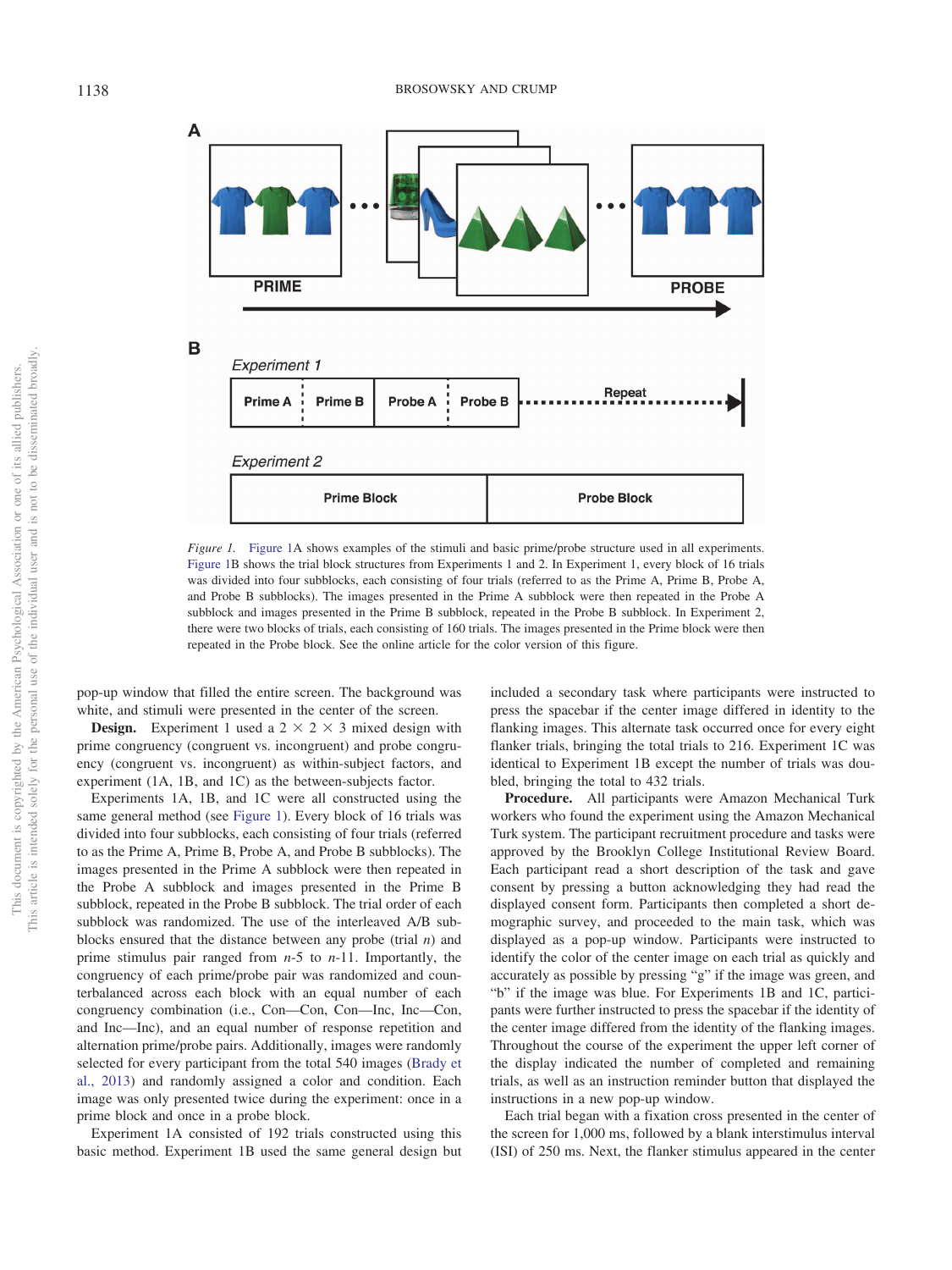of screen, and remained on screen until a response was made. Following a response, feedback indicating whether the response was correct or incorrect was presented above the target stimulus for 500 ms. For Experiments 1B and 1C, if the participant failed to press the spacebar on a secondary task trial, a message appeared below the target stimulus reminding the participant of the secondary task instructions. A response automatically triggered the next trial.

Halfway through Experiments 1A (96 trials) and 1B (108 trials), participants were instructed to take a short break, and to press the button on-screen when they were ready to continue. In Experiment 1C they received this message three times, each after they had completed 108 trials.

## **Results**

Participants with mean error rates greater than 20% were excluded from the analyses. For Experiment 1A, this eliminated five participants, for 1B this eliminated seven participants, and for 1C this eliminated four participants. For all remaining participants, the RTs from correct trials in each condition were submitted to an outlier removal procedure (the nonrecursive procedure; [Van Selst](#page-19-23) [& Jolicoeur, 1994\)](#page-19-23) that eliminated an average of 3.58%, 3.53%, and 3.11% of the observations from Experiments 1A, 1B, and 1C, respectively.

**Long-term congruency sequence effects.** The primary question of interest was whether the repetition of unique stimuli after a single presentation (trial *n*-5 to *n*-11) would produce sequentiallike effects. To address this question, mean RTs from correct responses on the probe trials and error rates were submitted to a mixed analysis of variance (ANOVA) with prime congruency (congruent vs. incongruent) and probe congruency (congruent vs. incongruent) as within-subject factors, and experiment (1A, 1B, and 1C) as the between-subjects factor. (see [Figure 2](#page-5-0) and [Table 1\)](#page-6-0).

The results of the RT analysis revealed a significant two-way interaction between prime congruency and probe congruency, *F*(1, 114) = 10.05,  $MSE = 1508.82$ ,  $p = .002$ ,  $\eta_p^2 = .08$ , demonstrating a smaller congruency effect when the prime stimulus was incongruent rather than congruent. Furthermore, the three-way interaction between prime congruency, probe congruency, and experiment, was nonsignificant,  $F(2, 114) = .11$ ,  $MSE = 1508.82$  *p* = .90,  $\eta_p^2 = .002$ , showing no significant difference between the size or direction of the long-term sequence effects across experiments.

The results of the error analysis revealed no significant effects of interest. The three-way interaction between experiment, prime congruency, and probe congruency was nonsignificant, *F*(1, 114) = .48,  $MSE = 11.17$ ,  $p = .62$ ,  $\eta_p^2 = .008$ , and the two-way interaction between prime congruency and probe congruency was nonsignificant,  $F(1, 114) = 1.39$ ,  $MSE = 11.17$ ,  $p = .24$ ,  $\eta_p^2 = .01$ . Average error rates from Experiments 1A, 1B, and 1C (probe trials only), were 4.38%, 3.29%, and 2.9%, respectively.

*n***-1 congruency sequence effects.** In our experimental design, specific stimuli never repeated trial-to-trial. Another question of interest was whether this design would still produce *n*-1 sequence effects when using nonrepeating stimuli. Some previous work has demonstrated that sequence effects were eliminated when contextual features alternate rather than repeat [\(Spapé &](#page-19-15) [Hommel, 2008\)](#page-19-15) whereas other studies using nonrepeating stimuli have successfully produced sequential effects [\(Egner et al., 2010;](#page-17-8) [King, Korb, & Egner, 2012\)](#page-18-23). To address this question, mean RTs from correct responses and error rates were submitted to a mixed analysis of variance (ANOVA) with trial *n*-1 congruency (congruent vs. incongruent) and trial *n* congruency (congruent vs. incongruent) as within-subject factors, and experiment (1A, 1B, and 1C) as the between-subjects factor (see [Figure 2](#page-5-0) and [Table 2\)](#page-6-1).

Two results of the RT analysis are of particular interest. First, the two-way interaction between trial *n* congruency and experiment was significant,  $F(2, 114) = 11$ ,  $MSE = 1743.37$ ,  $p = .04$ ,  $\eta_{\rm p}^2$  = .06, suggesting the size of the congruency effect differed across experiments. Specifically, the congruency effect was smallest in Experiment 1A ( $M = 33$  ms), then Experiment 1C ( $M = 50$ ms), and largest in Experiment 1B ( $M = 60$  ms).

Second, the critical two-way interaction between trial *n*-1 congruency and trial *n* congruency was significant,  $F(1, 114) = 11$ ,  $MSE = 1023.99, p = .001, \eta_p^2 = .09$  showing a smaller congruency effect when trial *n*-1 was incongruent compared to congruent. However, this interaction was qualified by a significant three-way



<span id="page-5-0"></span>*Figure 2.* Results of Experiment 1. [Figure 2A](#page-5-0) shows congruency effects in RTs as a function of prime congruency (congruent and incongruent) and experiment (A, B, and C). [Figure 2B](#page-5-0) shows congruency effects in RTs as a function of trial *n*-1 congruency (congruent and incongruent) and experiment (A, B, and C). Error bars represent the standard error of the mean (SEM).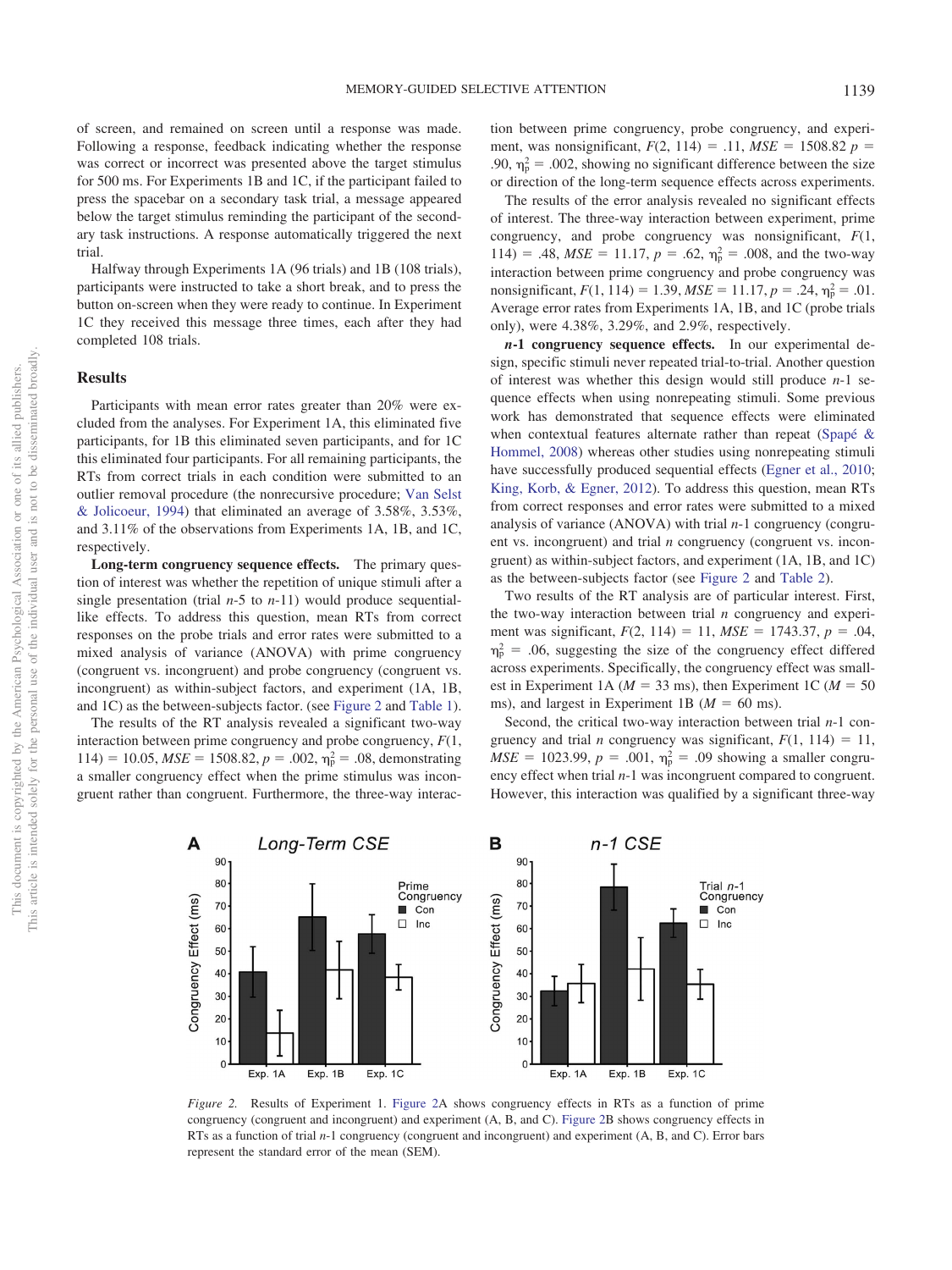<span id="page-6-0"></span>Table 1 *Long-Term Congruency Sequence Effects for Experiments 1–3*

| Prime   |           |            | Probe     | Congruency effect | Long-term CSE |                               |
|---------|-----------|------------|-----------|-------------------|---------------|-------------------------------|
|         | Con       |            | Inc       |                   | $(I - C)$     | $(C_{(I - C)} - I_{(I - C)})$ |
|         | <b>RT</b> | ER         | <b>RT</b> | ER                | RT            | RT                            |
| Exp. 1A |           |            |           |                   |               |                               |
| Con     | 623(23)   | 5.00(.08)  | 664 (24)  | 5.12(.71)         | 41 (11)       | 27(14)                        |
| Inc     | 632(22)   | 3.69(.74)  | 646 (22)  | 3.69(.68)         | 14(10)        |                               |
| Exp. 1B |           |            |           |                   |               |                               |
| Con     | 766 (22)  | 3.78(.71)  | 831 (25)  | 2.21(.53)         | 65(15)        | 23(16)                        |
| Inc     | 779 (27)  | 3.65(.69)  | 829 (21)  | 3.52(.90)         | 42 (13)       |                               |
| Exp. 1C |           |            |           |                   |               |                               |
| Con     | 774 (26)  | 2.88(.44)  | 831 (28)  | 2.21(.42)         | 58 (9)        | 19(9)                         |
| Inc     | 773 (26)  | 3.12(0.47) | 812 (27)  | 3.38(.51)         | 39(6)         |                               |
| Exp. 2A |           |            |           |                   |               |                               |
| Con     | 566 (20)  | 2.99(.55)  | 605 (21)  | 4.17(.68)         | 39(6)         | 21(9)                         |
| Inc     | 575 (21)  | 2.64(0.43) | 593 (19)  | 4.31(.55)         | 18(7)         |                               |
| Exp. 2B |           |            |           |                   |               |                               |
| Con     | 589 (22)  | 1.97(.38)  | 647 (21)  | 4.34(.66)         | 58(8)         | 17(11)                        |
| Inc     | 590 (23)  | 2.43(.38)  | 630 (19)  | 3.95(.68)         | 41 (11)       |                               |
| Exp. 3A |           |            |           |                   |               |                               |
| Con     | 842 (21)  | 2.37(.50)  | 880 (22)  | 3.03(0.63)        | 38(8)         | 13(14)                        |
| Inc     | 846 (24)  | 2.84(.55)  | 871 (21)  | 2.94(.56)         | 25(11)        |                               |
| Exp. 3B |           |            |           |                   |               |                               |
| Con     | 837 (22)  | 2.73(0.45) | 867 (20)  | 2.50(.48)         | 30(7)         | 0(10)                         |
| Inc     | 840 (22)  | 1.92(.39)  | 870 (23)  | 2.15(.47)         | 30(7)         |                               |

*Note.* RT = reaction times (ms); ER = error rates (%); Con/C = congruent; Inc/I = incongruent; standard errors are presented in parentheses.

interaction between trial *n*-1 congruency, trial *n* congruency, and experiment,  $F(2, 114) = 3.65$ ,  $MSE = 1023.99$ ,  $p = .03$ ,  $\eta_p^2 = .06$ . To further probe the three-way interaction, we analyzed each of the experiments separately. The analysis of Experiment 1A resulted in no significant interaction between trial *n*-1 congruency and trial *n* congruency,  $F(1, 34) < .01$ ,  $MSE = 1364.48$ ,  $p = .79$ ,  $\eta_{\rm p}^2$  < .01, suggesting no sequence effects. However, there were significant two-way interactions between trial *n*-1 congruency and

<span id="page-6-1"></span>Table 2 *n-1 Congruency Sequence Effects for Experiments 1–3*

|                   |           |            | Trial $n$ | Congruency effect | $n-1$ CSE |                               |
|-------------------|-----------|------------|-----------|-------------------|-----------|-------------------------------|
| Trial <i>n</i> -1 | Con       |            | Inc       |                   | $(I - C)$ | $(C_{(I - C)} - I_{(I - C)})$ |
|                   | <b>RT</b> | ER         | <b>RT</b> | ER                | <b>RT</b> | <b>RT</b>                     |
| Exp. 1A           |           |            |           |                   |           |                               |
| Con               | 626(22)   | 2.97(.55)  | 658 (22)  | 3.48(.48)         | 32(7)     | $-3(13)$                      |
| Inc               | 635(21)   | 3.55(.46)  | 671 (25)  | 4.48 (.72)        | 36(9)     |                               |
| Exp. 1B           |           |            |           |                   |           |                               |
| Con               | 753(21)   | 2.40(.51)  | 832 (25)  | 3.48(.53)         | 78 (10)   | 36(12)                        |
| Inc               | 791 (24)  | 3.58(.54)  | 671(25)   | 3.23(.71)         | 42(14)    |                               |
| Exp. 1C           |           |            |           |                   |           |                               |
| Con               | 771 (27)  | 2.46(.37)  | 834 (27)  | 2.66(.39)         | 62(6)     | 27(7)                         |
| Inc               | 794 (25)  | 2.91(.40)  | 829 (26)  | 2.65(.38)         | 35(7)     |                               |
| Exp. 2A           |           |            |           |                   |           |                               |
| Con               | 557 (17)  | 2.36(.38)  | 593 (16)  | 4.36(.57)         | 36(6)     | 8(8)                          |
| Inc               | 576 (18)  | 3.59(0.47) | 605 (19)  | 3.80(.60)         | 28(6)     |                               |
| Exp. 2B           |           |            |           |                   |           |                               |
| Con               | 568 (20)  | 1.91(.37)  | 638 (24)  | 4.67(.61)         | 70(5)     | 33(6)                         |
| Inc               | 606(24)   | 2.83(.41)  | 643 (23)  | 3.78(.58)         | 37(7)     |                               |
| Exp. 3A           |           |            |           |                   |           |                               |
| Con               | 837 (24)  | 2.18(0.45) | 880 (20)  | 2.65(.41)         | 43(8)     | 22(12)                        |
| Inc               | 855 (21)  | 2.83(0.40) | 876 (22)  | 2.85(.56)         | 20(8)     |                               |
| Exp. 3B           |           |            |           |                   |           |                               |
| Con               | 860 (23)  | 2.54(.38)  | 889 (24)  | 2.38(.42)         | 30(7)     | 13(10)                        |
| Inc               | 873 (24)  | 2.28(.36)  | 889 (23)  | 2.43(.35)         | 16(8)     |                               |

*Note.*  $RT$  = reaction times (ms);  $ER$  = error rates (%);  $Con/C$  = congruent; Inc/I = incongruent; standard errors are presented in parentheses.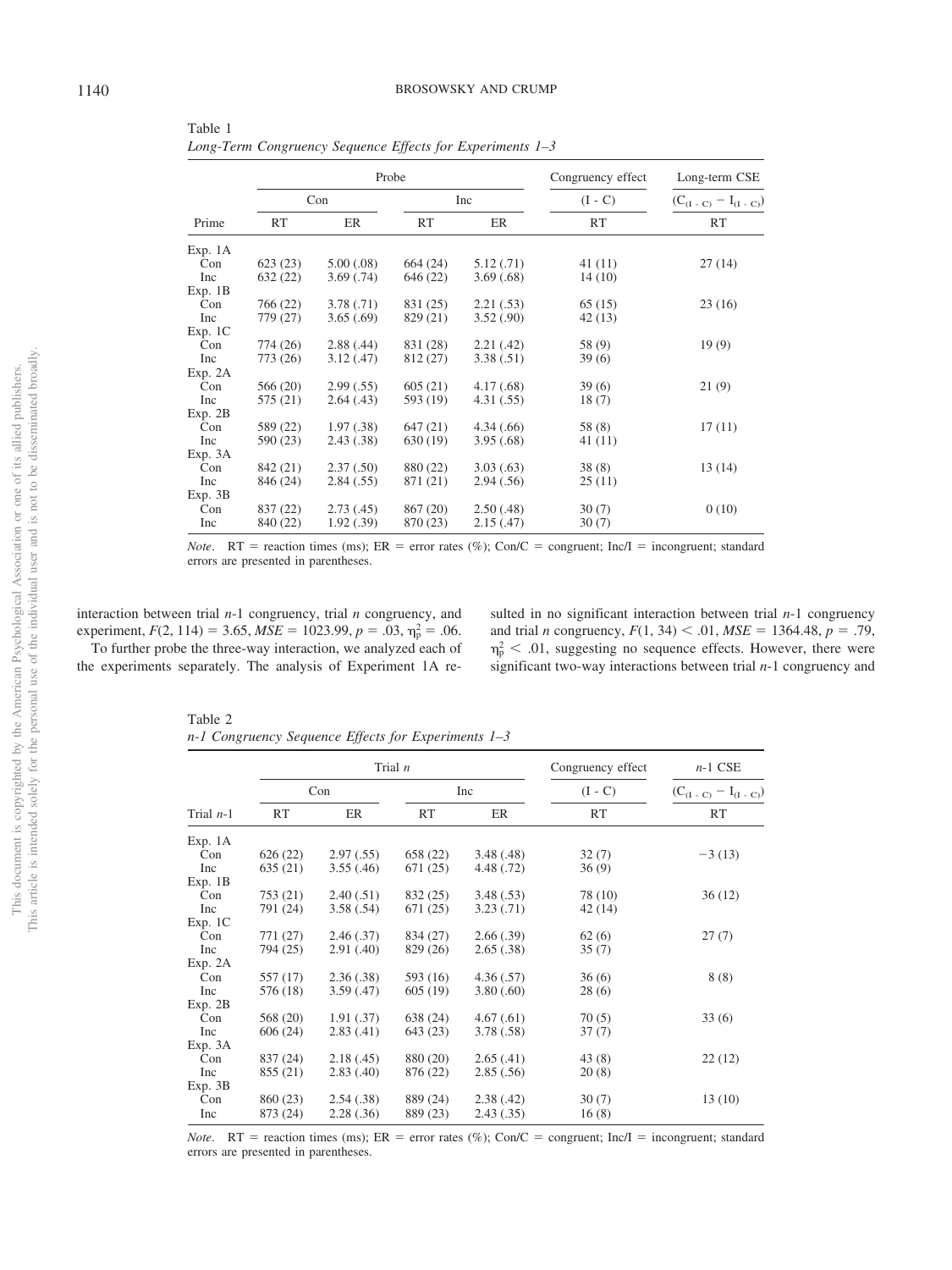trial *n* congruency for both Experiment 1B,  $F(1, 31) = 8.56$ ,  $MSE = 1226.6, p = .006, \eta_{p}^{2} = .22, \text{ and Experiment 1C, } F(1,$ 49) = 13.87,  $MSE = 659.55$ ,  $p < .001$ ,  $\eta_p^2 = .22$ , showing a smaller congruency effect following incongruent rather than congruent trials.

The results of the error analysis revealed no significant effects of interest. The three-way interaction between experiment, prime congruency, and probe congruency was nonsignificant, *F*(1, 114) = .97,  $MSE = 7.1$ ,  $p = .38$ ,  $\eta_p^2 = .02$ , and the two-way interaction between trial *n*-1 congruency and trial *n* congruency was nonsignificant,  $F(1, 114) = .91$ ,  $MSE = 7.1$ ,  $p = .34$ ,  $\eta_p^2 =$ .008. Average error rates from Experiments 1A, 1B, and 1C, were 3.62%, 3.18%, and 2.67%, respectively.

#### **Discussion**

Across three replications, we found that a single experience with a unique stimulus could influence performance five to 11 trials after the initial presentation. Specifically, we consistently found smaller congruency effects for the probe when the first prime presentation was incongruent as compared with congruent, demonstrating a long-term congruency sequence effect. This result is consistent with the instance-based memory account suggesting that contextual features (image identity) could cue the rapid adjustment of attentional priorities after only a single prior presentation.

An unlikely, but alternative interpretation is that the decaying control signal carried forward over trials from the first presentation to influence the second. *n*-1 congruency sequence effects are often interpreted as the result of control settings or conflict signals from trial *n*-1 carrying forward to influence trial *n*. Various studies have shown that sequence effects, given the right conditions, can persist longer than one trial, from two to four trials [\(Jiménez & Méndez,](#page-18-12) [2013;](#page-18-12) [Mayr et al., 2003\)](#page-18-14), and up to 5 s [\(Egner et al., 2010\)](#page-17-8) after the initial presentation. On the one hand, this interpretation seems unlikely given the intervening length in our experiments was much longer than previous demonstrations. On the other hand, the rate of decay is not well understood and certainly conflict-monitoring models are flexible in terms of the speed of decay (e.g., [Botvinick](#page-17-9) [et al., 2001;](#page-17-9) [Braver, 2012\)](#page-17-23). Additionally, there is evidence that under some conditions the rate of decay could be slowed. For example, one study demonstrated that the use of proactive strategies could prevent the sequence effect from decaying as rapidly as previously demonstrated [\(Duthoo et al., 2014\)](#page-17-7). It is possible that the use of contextual cues combined with the frequency and regularity by which they repeated created some expectation for when contextual cues would repeat. This may have promoted the use of proactive strategies that slowed the decay rate long enough to produce our long-term sequence effect.

An additional consideration is whether the secondary task influenced performance in Experiments 1B and 1C. The secondary task had participants monitor the flanking images and press the spacebar when the flanking images differed in identity to the target image. The use of contextual cues in attention tasks is often thought to develop automatically (e.g., [Chun & Jiang, 1998\)](#page-17-27). However, there have been demonstrations using proportion congruent designs where context-dependency fails to develop without specific task instructions to engage in specific strategies (e.g., [Brosowsky & Crump, 2016;](#page-17-12) [Crump et al., 2008\)](#page-17-18). The nature of our secondary task could have caused participants to attend more to the identities of the images and encouraged the use of contextual cues. Regardless, the long-term congruency sequence effect was also found in Experiment 1A where participants did not have the secondary task. So, although it may be possible that the secondary task contributed to the effects in Experiments 1B and 1C, removing the secondary task was not sufficient for eliminating the long-term sequence effect.

Finally, Experiments 1B and 1C included a secondary task to increase the amount of conflict, as measured by the congruency effect. Consistent with that manipulation, we found a smaller congruency effect in Experiment 1A as compared with 1B and 1C. However, the long-term sequence effect appeared to be insensitive to the conflict manipulation as we found no significant differences in the size of the long-term sequence effect across experiments. In contrast, we only found *n*-1 congruency sequence effects in Experiments 1B and 1C. These findings are consistent with prior work demonstrating the *n*-1 sequence effect despite the use of nonrepeating stimuli [\(Egner et al., 2010;](#page-17-8) [King et al., 2012\)](#page-18-23), and consistent with prior work showing a sensitivity to the amount of conflict [\(Forster et al., 2011;](#page-17-26) [Wendt et al., 2014\)](#page-19-21).

#### **Experiment 2A and 2B**

In Experiment 1, across three replications, we found long-term congruency sequence effects when there were five to 11 intervening trials between the first and second presentation of a unique stimulus. The goals of Experiment 2 were to conceptually replicate and extend the findings from Experiment 2 by increasing the number of intervening trials between the prime and probe pairs, increasing the variability in the frequency of stimulus repetition, and including an alternate conflict manipulation.

For both Experiments 2A and 2B, the primary task was the same as Experiment 1 which involved identifying the color of a central image (either blue or green) flanked on the left and right by the same image presented in either the same (congruent) or the alternate color (incongruent). Each image was only presented once as a prime stimulus, and once as a probe stimulus. Importantly, the experiment consisted of two blocks of 160 trials: a prime block followed by a probe block. Each block was randomized such that the distance between any given prime and probe stimulus ranged from one to 319 trials (160 trials, on average). To increase conflict in Experiment 2B, the flanking images preceded the target image by 100 ms, a manipulation known to increase the congruency effect [\(Wendt et al., 2014\)](#page-19-21).

#### **Method**

Participants. All participants were recruited from Amazon Mechanical Turk and compensated \$2.00 for participating. The amount compensated was calculated by estimating the maximum amount of time required to complete each experiment and multiplying by \$6.00 per hour. For each experiment the number of HITs refers to the number of participants who initiated the study and each experiment consisted of unique participants. Participants were included in the study if they completed all trials. For Experiment 2A, 40 HITs were posted, and 39 participants completed all trials. For Experiment 2B, 40 HITs were posted, and 40 participants completed all trials.

**Apparatus and stimuli.** The apparatus and stimuli were identical to those used in Experiment 1.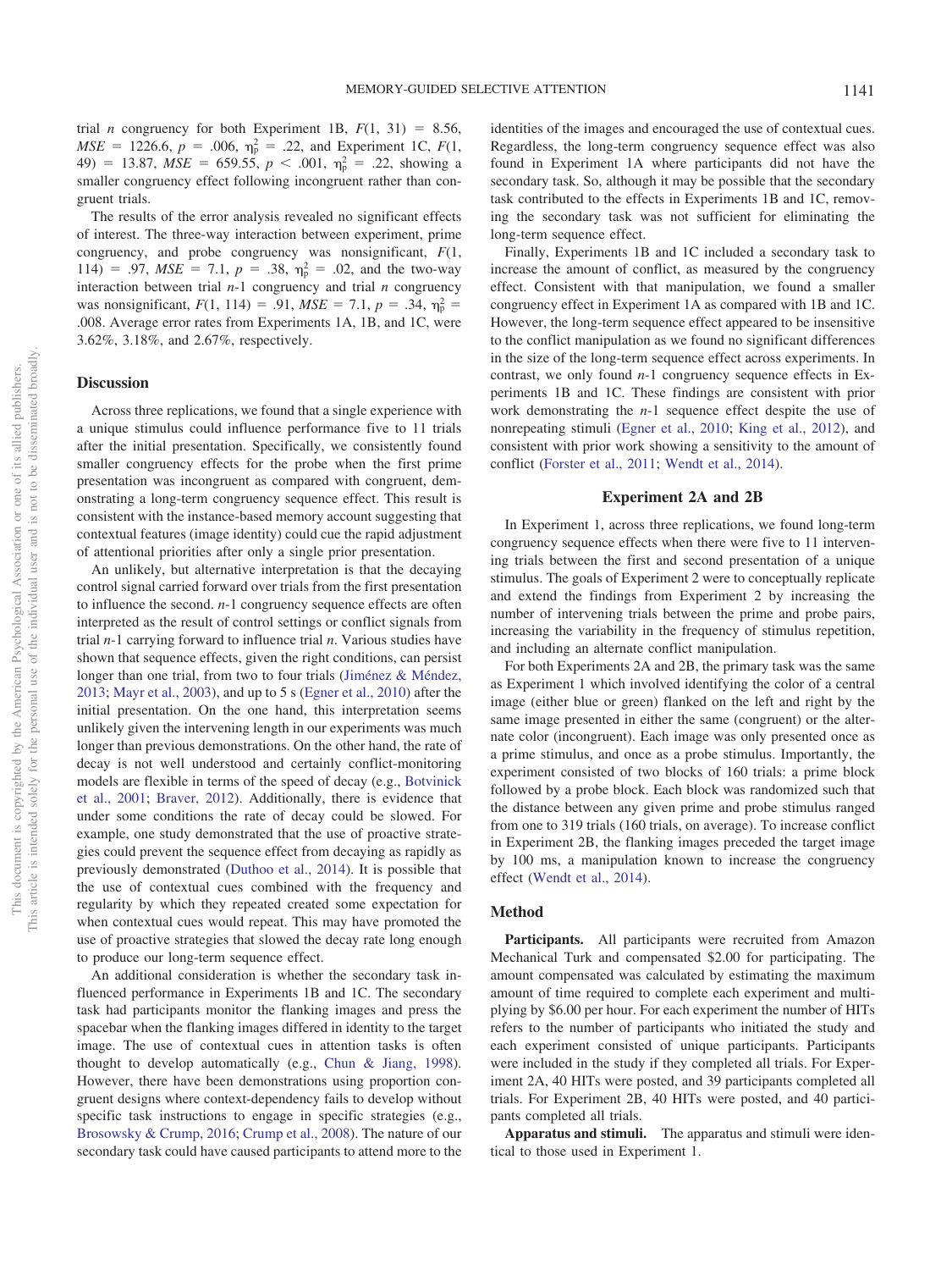**Design.** Experiment 2 used a  $2 \times 2 \times 2$  mixed design with prime congruency (congruent vs. incongruent) and probe congruency (congruent vs. incongruent) as within-subject factors, and experiment (2A and 2B) as the between-subjects factor.

Experiments 2A and 2B were both constructed using the same general method. Both experiments consisted of 320 total trials divided into two halves, a prime block and probe block. The prime block was constructed using 160 unique images randomly selected for each participant from the total 540 images [\(Brady et al., 2013\)](#page-17-25). The images presented in the prime block were then repeated in the probe block. The trial order for each block was randomized, so the distance between any given probe (trial *n*) and prime stimulus paired ranged from *n*-1 to *n*-319. Each experiment consisted of 50% congruent/incongruent trials, an equal number of each congruency combination between prime/probe pairs (i.e., Con—Con, Con—Inc, Inc—Inc, and Inc—Con), and an equal number of response repetition and response alternation prime/probe pairs.

**Procedure.** All participants were Amazon Mechanical Turk workers who found the experiment using the Amazon Mechanical Turk system. The participant recruitment procedure and tasks were approved by the Brooklyn College Institutional Review Board. Each participant read a short description of the task and gave consent by pressing a button acknowledging they had read the displayed consent form. Participants then completed a short demographic survey, and proceeded to the main task, which was displayed as a pop-up window. Participants were instructed to identify the color of the center image on each trial as quickly and accurately as possible by pressing "g" if the image was green, and "b" if the image was blue. Throughout the course of the experiment the upper left corner of the display indicated the number of completed and remaining trials, as well as an instruction reminder button that displayed the instructions in a new pop-up window.

For Experiment 2A, each trial began with a fixation cross presented in the center of the screen for 1,000 ms, followed by a blank ISI of 250 ms. Next, the flanker stimulus appeared in the center of screen, and remained on screen until a response was made. Feedback indicating whether the answer was correct or incorrect was presented above the target stimulus following a response and remained on-screen for 500 ms which automatically triggered the next trial. For Experiment 2B, each trial began with a fixation cross presented in the center of the screen for 1,000 ms, followed by a blank ISI of 250 ms. Next, the flanking images appeared for 100 ms followed by the presentation of the center image. All images remained on screen until a response was given. Feedback indicating whether the answer was correct or incorrect was presented above the target stimulus following a response and remained on-screen for 500 ms which automatically triggered the next trial. In both experiments, after every 80 trials, a message appeared on-screen that instructed participants to take a short break and to press the button when they were ready to continue.

## **Results**

Participants with mean error rates greater than 20% were excluded from the analyses. For Experiment 2A, this eliminated three participants and for 2B this eliminated two participants. For all remaining participants, the RTs from correct trials in each condition were submitted to an outlier removal procedure (the nonrecursive procedure; [Van Selst & Jolicoeur, 1994\)](#page-19-23) that eliminated an average of 3.2% and 3.3% of the observations from Experiments 2A and 2B, respectively.

**Long-term congruency sequence effects.** Mean RTs from correct responses on probe trials and error rates were submitted to a mixed analysis of variance (ANOVA) with prime congruency (congruent vs. incongruent) and probe congruency (congruent vs. incongruent) as within-subject factors, and experiment (2A and 2B) as the between-subjects factor (see [Figure 3](#page-8-0) and [Table 1\)](#page-6-0).

The results of the RT analysis revealed a significant two-way interaction between prime congruency and probe congruency, *F*(1,  $72) = 6.99$ ,  $MSE = 980.13$ ,  $p = .01$ ,  $\eta_p^2 = .09$ , demonstrating a smaller congruency effect when the prime stimulus was incongruent rather than congruent. Additionally, the three-way interaction between prime congruency, probe congruency, and experiment, was nonsignificant,  $F(1, 72) = .09$ ,  $MSE = 980.13$ ,  $p = .77$ ,  $\eta_p^2 =$ .001, showing no difference between the size or direction of the long-term sequence effects across experiments.



<span id="page-8-0"></span>*Figure 3.* Results of Experiment 2. [Figure 3A](#page-8-0) shows congruency effects in RTs as a function of prime congruency (congruent and incongruent) and experiment (A and B). [Figure 3B](#page-8-0) shows congruency effects in RTs as a function of trial *n*-1 congruency (congruent and incongruent) and experiment (A and B). Error bars represent the standard error of the mean (SEM).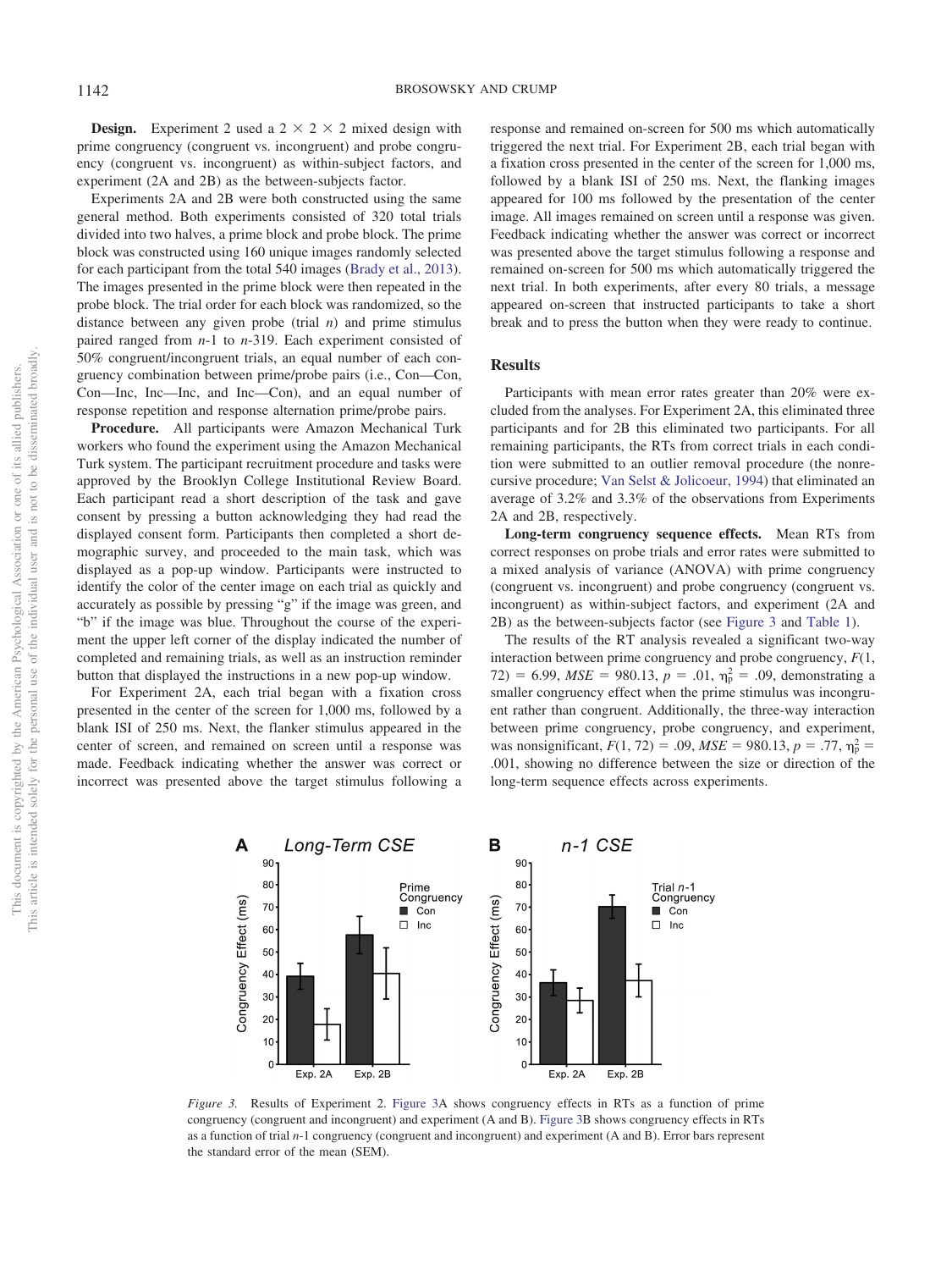The results of the error analysis revealed no significant effects of interest. The three-way interaction between experiment, prime congruency, and probe congruency was nonsignificant,  $F(1, 72) =$ 1.23,  $MSE = 6.77$ ,  $p = .27$ ,  $\eta_p^2 = .02$ , and the two-way interaction between prime congruency and probe congruency was nonsignificant,  $F(1, 72) = .09$ ,  $MSE = 6.77$ ,  $p = .76$ ,  $\eta_p^2 = .001$ . Average error rates from Experiments 2A and 2C (probe trials only), were 3.52% and 3.17%, respectively.

*n***-1 congruency sequence effects.** Mean RTs from correct responses and mean error rates were submitted to a mixed analysis of variance (ANOVA) with trial *n*-1 congruency (congruent vs. incongruent) and trial *n* congruency (congruent vs. incongruent) as within-subject factors, and experiment (2A and 2B) as the between-subjects factor (see [Figure 3](#page-8-0) and [Table 2\)](#page-6-1).

The RT analysis resulted in a significant two-way interaction between trial *n* congruency and experiment,  $F(1, 72) = 9.9$ ,  $MSE = 851.61, p = .002, \eta_{\rm p}^2 = .12$ . The size of the congruency effect was significantly smaller in Experiment 2A ( $M = 33$  ms), as compared with Experiment 2B ( $M = 54$  ms).

The critical two-way interaction between trial *n*-1 congruency and trial *n* congruency was also significant,  $F(1, 72) = 15.92$ ,  $MSE = 481.26$ ,  $p < .001$ ,  $\eta_p^2 = .18$ , demonstrating a smaller congruency effect when trial *n*-1 was incongruent rather than congruent. However, this was qualified by a three-way interaction between trial *n*-1 congruency, trial *n* congruency, and experiment,  $F(1, 72) = 5.99$ ,  $MSE = 481.26$ ,  $p = .02$ ,  $\eta_p^2 = .08$ .

A separate analysis of Experiment 2A showed no significant interaction between trial *n*-1 congruency and trial *n* congruency,  $F(1, 35) = .91$ ,  $MSE = 719.14$ ,  $p = .35$ ,  $\eta_p^2 = .03$ . However, the analysis of Experiment 2B showed a significant two-way interaction,  $F(1, 37) = 28.87$ ,  $MSE = 355.08$ ,  $p < .0001$ ,  $\eta_p^2 = .44$ , with a smaller congruency effect when trial *n*-1 was incongruent rather than congruent.

The results of the error analysis revealed a significant two-way interaction between trial *n*-1 congruency and trial *n* congruency,  $F(1, 72) = 13.69$ ,  $MSE = 4.35$ ,  $p < .001$ ,  $\eta_p^2 = .16$ , showing a larger congruency effect following a congruent  $(M = 2.37\%)$ , as compared with an incongruent trial  $(M = 0.57\%)$ . However, the three-way interaction between experiment, trial *n*-1 congruency, and trial *n* congruency was nonsignificant,  $F(1, 72) \le .01$ ,  $MSE =$ 4.35,  $p = .98$ ,  $\eta_p^2 < .0001$ . Average error rates from Experiments 2A and 2C, were 3.53% and 3.3%, respectively.

## **Discussion**

The critical result in Experiment 2 was that congruency effects were significantly smaller on probe trials paired with an incongruent as compared with congruent prime trial. Experiment 2 therefore conceptually replicates Experiment 1, and demonstrates longterm congruency sequence effects with one to 319 intervening trials, increased variability in the frequency of stimulus repetition, and an alternate conflict manipulation.

Additionally, the level of conflict was manipulated across experiments. Consistent with our manipulation, the congruency effect was significantly larger in Experiment 2B as compared with 2A. However, this manipulation did not modulate the size or direction of the long-term congruency sequence effect. In contrast, we only found *n*-1 congruency sequence effects in Experiment 2B,

suggesting a sensitivity to the level of conflict, and replicating the results of Experiment 1.

#### **Experiment 3A and 3B**

Across Experiments 1 and 2, we have demonstrated long-term congruency sequence effects with as many as 160 intervening trials between the first and second presentation of a unique stimulus. However, both experiments used a two-choice flanker task resulting in some feature-overlap between the prime and probe trial. Feature integration accounts have proposed that differences in match between features presented on trial *n*-1 and trial *n* could account for congruency sequence effects by way of event files and a memory retrieval process [\(Hommel, 1998;](#page-18-15) [Hommel et al., 2001,](#page-18-16) [2004\)](#page-18-17). This issue will be discussed in greater detail in the General Discussion, however, the goal of Experiment 3 was to test whether the long-term congruency effect would persist when the prime and probe trials consist entirely of nonoverlapping color features.

For both Experiments 3A and 3B, the primary task was the same as Experiments 1 and 2 identifying the color of a central image flanked on the left and right by the same image presented in either the same (congruent) or the alternate color (incongruent). Each image was only presented once as a prime stimulus, and once as a probe stimulus. However, in contrast to Experiments 1 and 2, images could appear in one of four colors (red, blue, green, or yellow). For each participant, colors were randomly assigned to two mutually exclusive color sets. Each prime/probe stimulus pair used both color sets ensuring that colors did not overlap between the prime and probe trial.

Except for the image colors, Experiment 3A followed the same methods as Experiment 1A such that the distance between any given prime and probe stimulus ranged from five to 11 trials (eight trials, on average). Similarly, Experiment 3B followed the same methods as Experiment 2A such that the distance between any given prime and probe stimulus ranged from one to 319 (160 trials, on average).

## **Method**

**Participants.** All participants were recruited from Amazon Mechanical Turk and compensated \$1.00 for participating. The amount compensated was calculated by estimating the maximum amount of time required to complete each experiment and multiplying by \$6.00 per hour. For each experiment the number of HITs refers to the number of participants who initiated the study and each experiment consisted of unique participants. Participants were included in the study if they completed all trials. For Experiment 3A, 50 HITs were posted, and 50 participants completed all trials. For Experiment 3B, 50 HITs were posted, and 47 participants completed all trials.

**Apparatus and stimuli.** The apparatus and stimuli were identical to those used in Experiments 1 and 2.

**Design.** Experiment 3 used a  $2 \times 2$  within-subjects design with prime congruency (congruent vs. incongruent) and probe congruency (congruent vs. incongruent) as factors.

Experiment 3A was constructed using the methods as described in Experiment 1A. Therefore, Experiment 3A consisted of 192 total trials with the distance between each prime and probe stimulus pair ranging from *n*-5 to *n*-11. Experiment 3B was constructed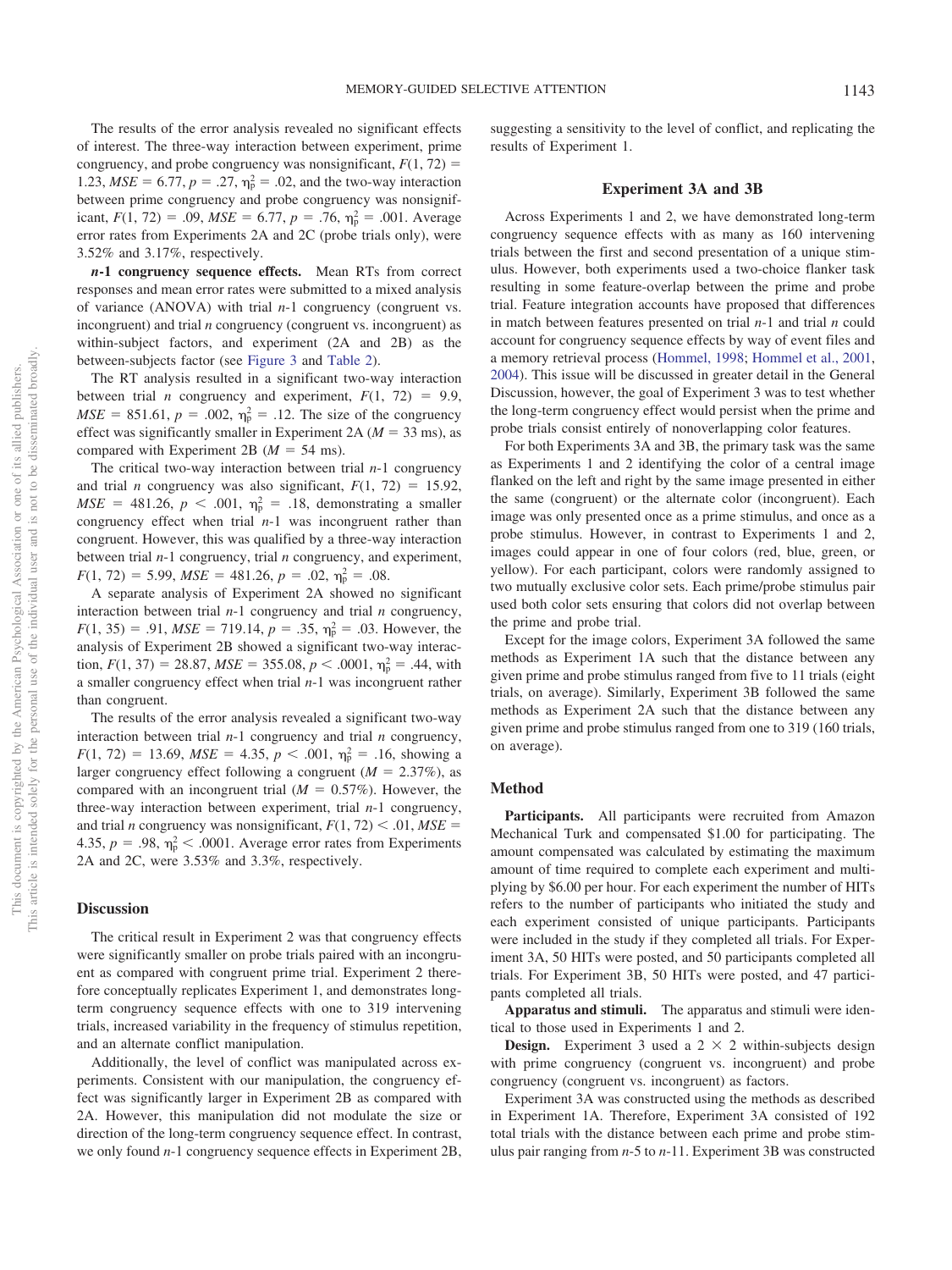using the methods as described in Experiment 2. Therefore, Experiment 3B consisted of 320 total trials with the distance between each prime and probe stimulus pair ranged from *n*-1 to *n*-319. Each experiment consisted of 50% congruent/incongruent trials, an equal number of each congruency combination between prime/ probe pairs (i.e., Con—Con, Con—Inc, Inc—Inc, and Inc—Con). Images were randomly selected for every participant from the total 540 images [\(Brady et al., 2013\)](#page-17-25) and randomly assigned a color and condition. Each image was only presented twice during the experiment: once in a prime block and once in a probe block.

The colors of the images however, differed from Experiments 1 and 2. For Experiment 3, images could appear in one of four colors: blue, green, red, or yellow. For each participant, the four colors were randomly assigned to two color sets (e.g., blue/green, red/yellow), such that colors in differing sets were never presented together on a single trial (e.g., green/yellow never appeared together). Additionally, each prime/probe pair always consisted of colors from both sets to ensure that colors did not repeat from the prime to probe trial. The assignment of colors to prime/probe trials was counterbalanced for each participant. Therefore, on 50% of trials, Color Set 1 was assigned to the prime stimuli and Color Set 2 to the corresponding probe, and on the other half, Color Set 2 was assigned to the prime and Color Set 1 to the probe.

**Procedure.** The procedure was identical to Experiments 1 and 2. However, because of the use of four colors, participants were instructed to identify the color of the center image on each trial as quickly and accurately as possible by pressing "b" if the image was blue, "g" if the image was green, "r" if the image was red, and "y" if the image was yellow.

#### **Results**

Participants with mean error rates greater than 20% were excluded from the analyses. For Experiment 3A, this eliminated six participants and for 3B this eliminated four participants. For all remaining participants, the RTs from correct trials in each condition were submitted to an outlier removal procedure (the nonrecursive procedure; [Van Selst & Jolicoeur, 1994\)](#page-19-23) that eliminated an average of 3.19% and 2.89% of the observations from Experiments 3A and 3B, respectively.

#### **Experiment 3A:** *n***-8 trials.**

*Long-term congruency sequence effects.* Mean RTs from correct responses and error rates were submitted to a repeated measures analysis of variance (ANOVA) with prime congruency (congruent vs. incongruent) and probe congruency (congruent vs. incongruent) as factors (see [Figure 4](#page-10-0) and [Table 1\)](#page-6-0). As a result, the two-way interaction between prime congruency and probe congruency was nonsignificant,  $F(1, 43) = .86$ ,  $MSE = 2119.31$ ,  $p = .36$ ,  $\eta_{\rm p}^2$  = .02, showing no differences between the congruency effects when the prime was congruent versus incongruent.

The results of the error analysis also revealed no significant effects of interest. The two-way interaction between prime congruency and probe congruency was nonsignificant,  $F(1, 43) = .34$ ,  $MSE = 9.85, p = .56, \eta_p^2 = .008.$ 

*n-1 congruency sequence effects.* Mean RTs from correct responses and mean error rates were submitted to a repeated measures analysis of variance (ANOVA) with trial *n*-1 congruency (congruent vs. incongruent) and trial *n* congruency (congruent vs. incongruent) as within-subject factors (see [Figure 4](#page-10-0) and [Table 2\)](#page-6-1). As a result, the two-way interaction between trial *n*-1 and trial *n* congruency was marginal, though nonsignificant,  $F(1, 43) = 3.66$ ,  $MSE = 1882.08, p = .06, \eta_p^2 = .08$ , showing no differences between the congruency effects when trial *n*-1 was congruent versus incongruent.

The results of the error analysis also revealed no significant effects of interest. The two-way interaction between trial *n*-1 congruency and trial *n* congruency was nonsignificant,  $F(1, 43) =$ .68,  $MSE = 4.03$ ,  $p = .41$ ,  $\eta_p^2 = .02$ . Average error rates were 2.36%.

#### **Experiment 3B:** *n***-160 trials.**

*Long-term congruency sequence effects.* Mean RTs from correct responses and mean error rates from probe trials were submitted to a repeated measures analysis of variance (ANOVA) with prime congruency (congruent vs. incongruent) and probe congruency (congruent vs. incongruent) as factors (see [Figure 4](#page-10-0)



<span id="page-10-0"></span>*Figure 4.* Results of Experiment 3. [Figure 4A](#page-10-0) shows congruency effects in RTs as a function of prime congruency (congruent and incongruent) and experiment (A and B). [Figure 4B](#page-10-0) shows congruency effects in RTs as a function of trial *n*-1 congruency (congruent and incongruent) and experiment (A and B). Error bars represent the standard error of the mean (SEM). In both experiments, the interaction was nonsignificant ( $p > .05$ ).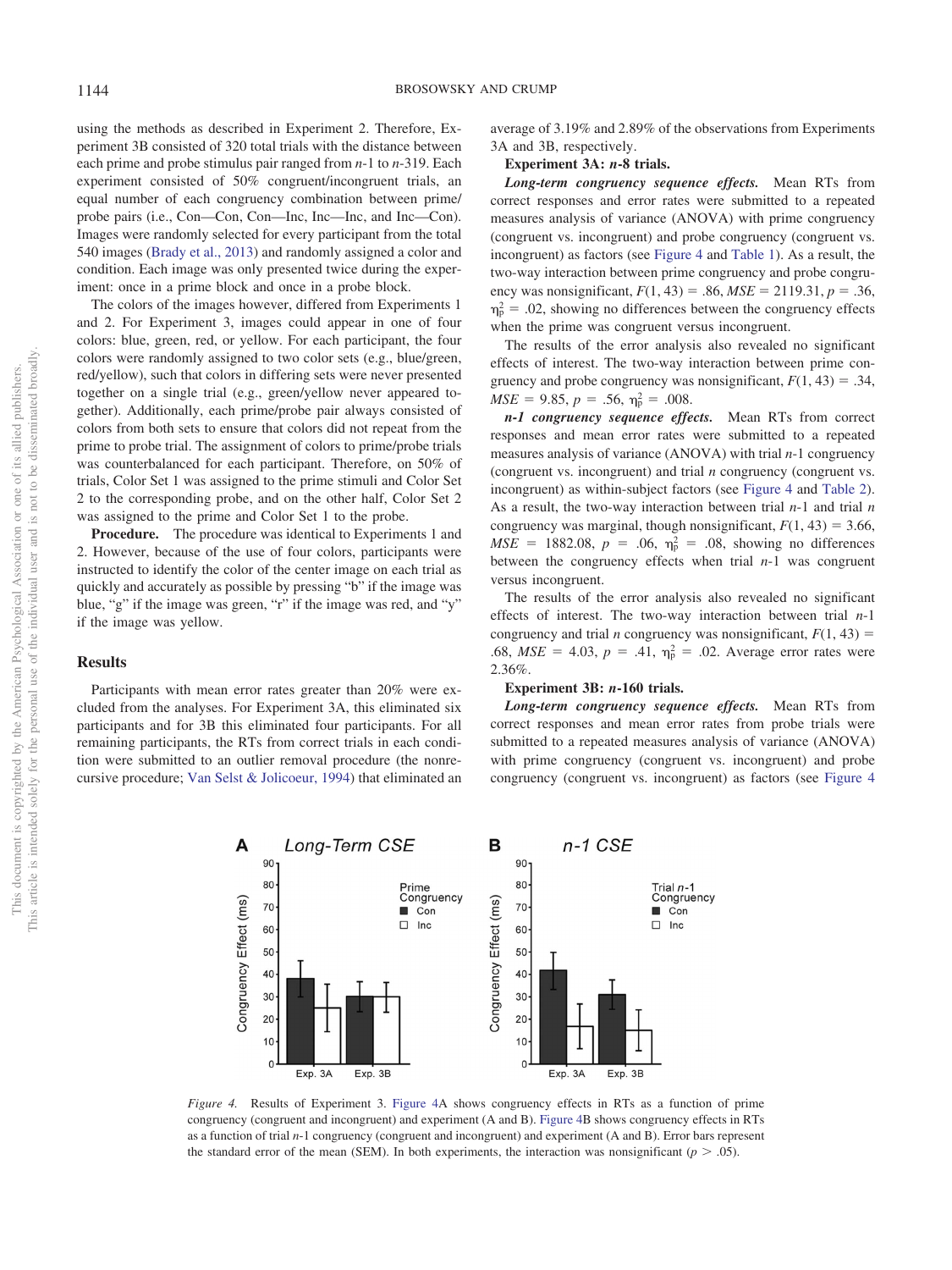and [Table 1\)](#page-6-0). As a result, the two-way interaction between prime congruency and probe congruency was nonsignificant,  $F(1, 42)$  < .01,  $MSE = 973.11$ ,  $p = .96$ ,  $\eta_p^2 < .0001$ , showing no differences between the congruency effects when the prime was congruent versus incongruent.

The results of the error analysis also revealed no significant effects of interest. The two-way interaction between prime congruency and probe congruency was nonsignificant,  $F(1, 42) = .21$ ,  $MSE = 8.48, p = .65, \eta_p^2 = .005.$ 

*n-1 congruency sequence effects.* Mean RTs from correct responses and mean error rates were submitted to a repeated measures analysis of variance (ANOVA) with trial *n*-1 congruency (congruent vs. incongruent) and trial *n* congruency (congruent vs. incongruent) as within-subject factors (see [Figure 4](#page-10-0) and [Table 2\)](#page-6-1). As a result, the two-way interaction between trial *n*-1 and trial *n* congruency was nonsignificant,  $F(1, 42) = 2.06$ ,  $MSE = 1273.95$ ,  $p = .16$ ,  $\eta_p^2 = .05$ , showing no differences between the congruency effects when trial *n*-1 was congruent versus incongruent.

Similarly, the results of the error analysis also revealed no significant effects of interest. The two-way interaction between trial *n*-1 congruency and trial *n* congruency was nonsignificant,  $F(1, 42) = .26$ ,  $MSE = 4.28$ ,  $p = .61$ ,  $\eta_p^2 = .006$ . Average error rates were 2.58%.

#### **Discussion**

The critical result of Experiment 3 was the failure to find long-term congruency sequence effects. Experiment 3, therefore failed to replicate Experiments 1 and 2 when color features did not overlap between prime and probe stimuli. A positive finding would have convincingly ruled out a potential long-term feature integration account of the findings from Experiments 1 and 2. However, the failure to find the effect is more ambiguous. Any theory that relies on memory-retrieval might make the prediction that decreasing the similarity between the prime and probe could diminish or eliminate the effect because the probe is no longer an adequate retrieval cue. Therefore, the finding in Experiment 3 does not provide direct evidence for a long-term

feature integration account though it does fail to rule out such a possibility. These issues are discussed in greater detail in the General Discussion.

### **Stimulus-Response Repetition Analyses**

Previous work has demonstrated that stimulus-response repetition biases confounded with congruency manipulations may contribute to, or account entirely for, sequential modulations of congruency effects (e.g., [Mayr et al., 2003\)](#page-18-14). This issue will be discussed in more detail in the General Discussion, however to determine the contribution of repetition biases, we compared response repeat to response change trials for both the long-term and *n*-1 congruency sequence effects.

#### **Long-Term Congruency Sequence Effects**

Collapsing across Experiments 1 and 2, mean RTs from correct probe trials were submitted to a repeated-measures analysis of variance (ANOVA) with response (repeat vs. change), prime congruency (congruent vs. incongruent), and probe congruency (congruent vs. incongruent) as factors (see [Figure 5\)](#page-11-0).

There was a significant main effect of response showing speeded responses for response repeat versus change trials, *F*(1, 190) = 40.25,  $MSE = 3536.39, p < .0001, \eta_{p}^{2} = .17$ . The two-way interaction between prime congruency and probe congruency was also significant showing a smaller congruency effect when the prime trial was incongruent as compared with congruent, *F*(1, 190) = 16.09,  $MSE = 2582.77$ ,  $p < .0001$ ,  $\eta_p^2 = .08$ . Critically, three-way interaction between response, prime congruency, and probe congruency was nonsignificant,  $F(1, 190) = .14$ ,  $MSE =$ 1717.33,  $p = .71$ ,  $\eta_p^2 < .001$ .

Therefore, although we found an overall long-term response priming effect, we found no significant difference between the long-term congruency sequence effects for response repeat versus change trials.



<span id="page-11-0"></span>*Figure 5.* Results of the stimulus-response repetition analyses. [Figure 5A](#page-11-0) shows congruency effects in RTs collapsed across all experiments as a function of prime congruency (congruent and incongruent) and response (change and repeat). [Figure 5B](#page-11-0) shows congruency effects in RTs collapsed across all experiments as a function of trial *n*-1 congruency (congruent and incongruent) and response (change and repeat). Error bars represent the standard error of the mean (SEM).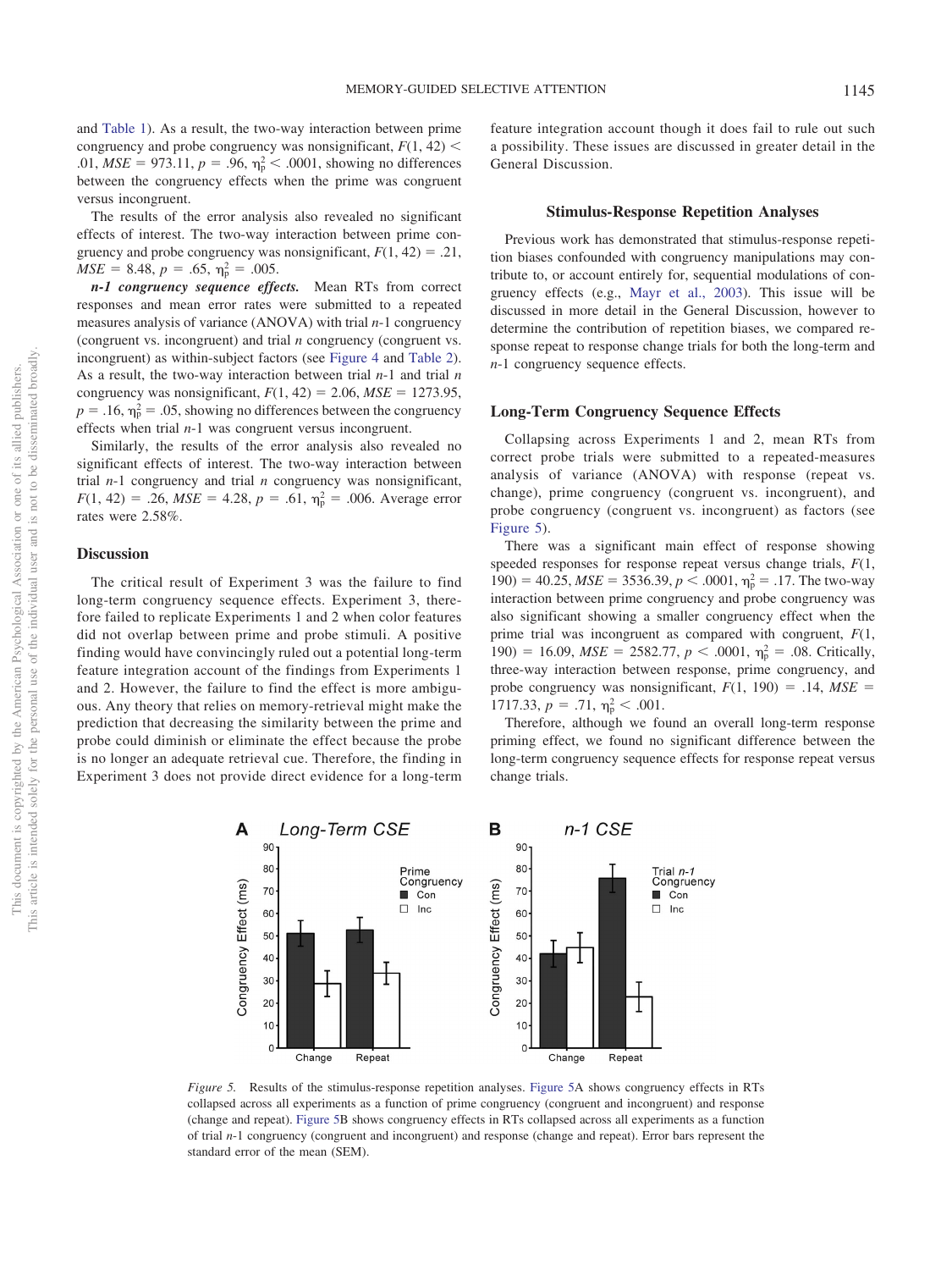## *n***-1 Congruency Sequence Effects**

Collapsing across Experiments 1 and 2, mean RTs from correct trials were submitted to a repeated measures analysis of variance (ANOVA) with response (repeat vs. change), trial *n*-1 congruency (congruent vs. incongruent), and trial *n* congruency (congruent vs. incongruent) as factors (see [Figure 5\)](#page-11-0). One participant was removed prior to the analysis due to missing data in one condition.

There was a significant main effect of response showing speeded responses for response repeat versus change trials, *F*(1,  $189$  = 28.66,  $MSE = 3892.71$ ,  $p < .0001$ ,  $\eta_p^2 = .13$ . The two-way interaction between trial *n*-1 congruency and trial *n* congruency was significant showing a smaller congruency effect when the prime trial was incongruent as compared with congruent, *F*(1, 189) = 28.99,  $MSE = 2055.37$ ,  $p < .0001$ ,  $\eta_p^2 = .13$ . However, the critical three-way interaction between response, trial *n*-1 congruency, and trial *n* congruency was also significant,  $F(1, 189) =$  $42.15, MSE = 1741.5, p < .0001, \eta_{p}^{2} = .18.$ 

To probe the three-way interaction, the response change and repeat trials were analyzed separately. The analysis of the change trials revealed no significant interaction between trial *n*-1 congruency and trial *n* congruency,  $F(1, 189) = .18$ ,  $MSE = 1953.09$ ,  $p = .67$ ,  $\eta_p^2 = .001$ . However, the analysis of the repeat trials revealed a significant interaction with a smaller congruency effect when trial *n*-1 was incongruent as compared to congruent, *F*(1, 189) = 71.94,  $MSE = 1843.78$ ,  $p < .0001$ ,  $\eta_p^2 = .28$ . Therefore, the *n*-1 congruency sequence effect was only found for response repeat and not for response change trials.

## **Short- and Long-Term Comparison Analysis**

The results thus far suggest that the short- and long-term congruency effects are the result of independent processes. However, to directly test their independence, we analyzed the congruency effects on probe trials as a function of the previous trial congruency. We collapsed across Experiments 1 and 2 and submitted the mean RTs from correct probe trials to a repeated-measures analysis of variance (ANOVA) with prime congruency (congruent vs. incongruent), trial *n*-1 congruency (congruent vs. incongruent), and trial *n* (probe) congruency (congruent vs. incongruent) as factors. Two participants were removed prior to the analysis due to missing data.

The critical three-way interaction, was nonsignificant, *F*(1, 188) = 1.55,  $MSE = 4320.43$ ,  $p = .21$ ,  $\eta_p^2 = .003$ . Furthermore, the two-way interaction between trial  $n-1$  and trial  $n$  (probe) congruency was significant,  $F(1, 188) = 8.64$ ,  $MSE = 4566.08$  $p = .004$ ,  $\eta_p^2 = .04$ , and the two-way interaction between prime and trial *n* (probe) congruency was also significant,  $F(1, 188) =$ 6.62,  $MSE = 3742.42$   $p = .01$ ,  $\eta_p^2 = .03$ . Therefore, the presence of the long-term congruency sequence effect did not depend on the previous trial congruency.

#### **General Discussion**

The current study investigated whether congruency sequence effects could be observed on a long-term basis. Across Experiments 1 and 2, congruency effects were significantly smaller on probe trials when the prime was incongruent versus congruent. Long-term congruency sequence effects were demonstrated with an average of eight intervening trials (Experiment 1), and 160 intervening trials (Experiment 2); and were observed in both response-repeat and response-change trials. In Experiment 3, when specific colors assigned to prime stimuli were not repeated when presented as probes, we failed to find long-term congruency sequence effects.

In addition to the long-term congruency sequence effect, we also found the traditional *n*-1 congruency sequence effect. However, the *n*-1 sequence effect was only observed in experiments including a high-conflict manipulation. Last, the *n*-1 congruency sequence effect was only found for response repeat trials and not for response change trials, suggesting that these effects could be explained entirely by stimulus-response repetitions.

The finding that a single presentation of a unique stimulus can influence performance on the second, much later presentation, is consistent with the instance-based memory account. Per this account, the attentional priorities adopted in the presence of unique stimulus features on the prime trial were retrieved and reinstated when those features were presented again. This work contributes to a small, but growing body of evidence suggesting that adjustments in cognitive control processes like attention can be guided by memory representations [\(Awh et al., 2012;](#page-16-0) [Egner, 2014;](#page-17-4) [Hutchin](#page-18-0)[son & Turk-Browne, 2012\)](#page-18-0). Memory influences on cognitive control have largely been studied in the context of negative priming [\(D'Angelo et al., 2016;](#page-17-1) [Frings et al., 2015\)](#page-17-2) and visual spatial attention using visual search tasks (e.g., [Chun & Jiang, 1998,](#page-17-27) [2003;](#page-17-28) [Hutchinson & Turk-Browne, 2012\)](#page-18-0). Our findings complement and extend this prior work demonstrating long-term memory can influence selective attention in a conflict task.

Although the instance-based memory account provides one explanation for the current results, we now discuss other accounts of the congruency sequence and proportion congruent effects and the implication of our findings. Whether modulations of congruency effects indexes adjustments in cognitive control or instead, emerges from lower level learning and memory processes, remains one major point of disagreement. We have organized our discussion around these two perspectives.

#### **Control Perspectives**

**Expectation and voluntary control accounts.** The expectation account postulates that participants develop expectations about the congruency of upcoming trials and engage in compensatory voluntary control strategies [\(Gratton et al., 1992;](#page-18-11) [Logan &](#page-18-24) [Zbrodoff, 1979\)](#page-18-24). For example, the *n*-1 congruency sequence effect could reflect deliberate controlled adjustments following participants' expectation that trial *n* will be the same congruency as trial *n*-1 [\(Gratton et al., 1992\)](#page-18-11). In proportion congruent designs, participants could become aware that the trials are mostly congruent or mostly incongruent and then engage in global control strategies in anticipation of the more likely item type [\(Logan & Zbrodoff,](#page-18-24) [1979\)](#page-18-24).

It is possible that setting voluntary attentional priorities could explain the long-term congruency effect. For example, when a stimulus is presented, participants might expect the stimulus will repeat and prepare a strategy for the next time they see that stimulus. When that stimulus is presented a second time, they would then voluntarily adopt the prepared strategy. However,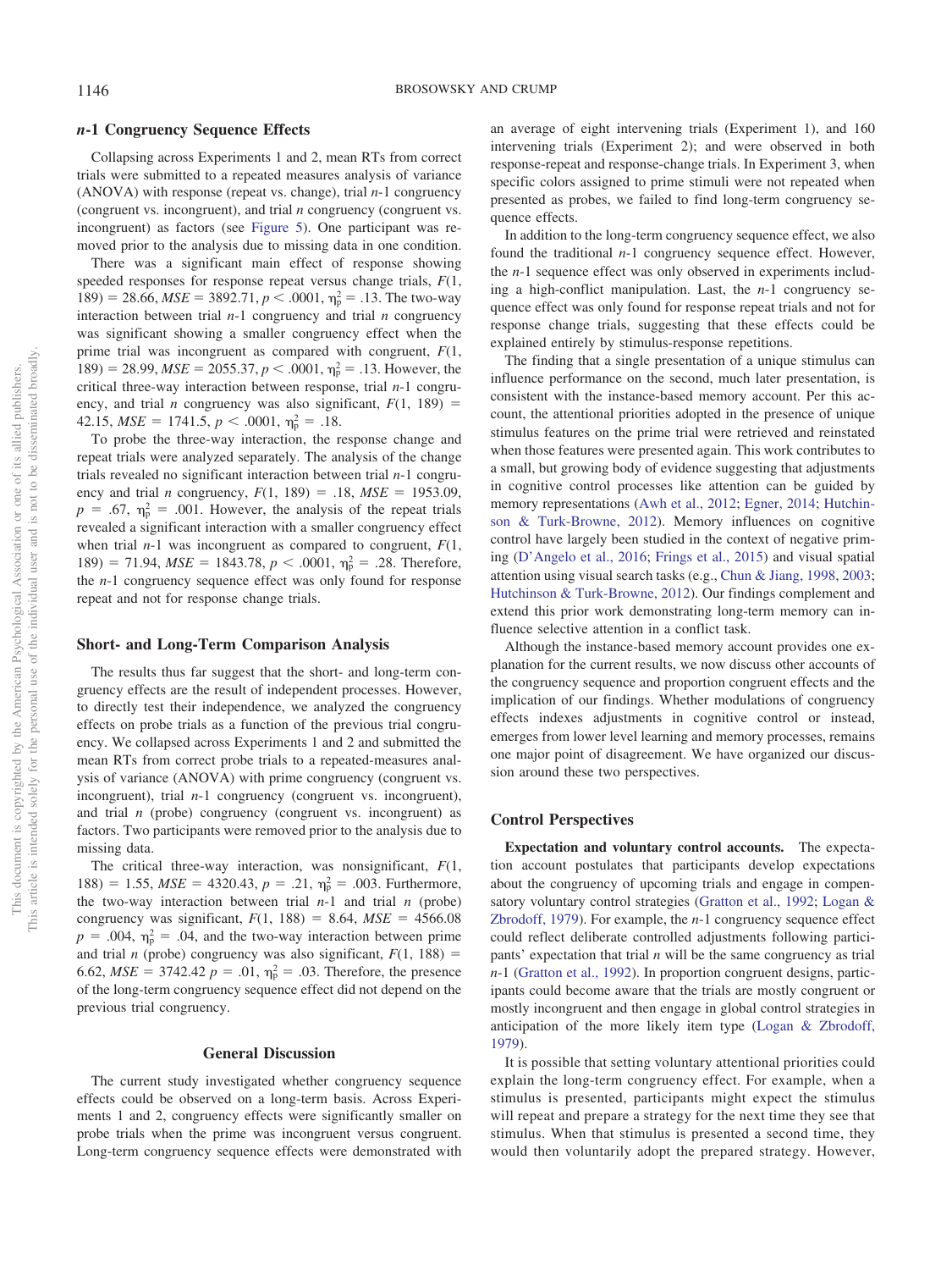this proposal relies on several assumptions that make such an explanation unlikely.

First, we must assume participants had become aware that each prime stimulus would be repeated as a probe. Although awareness was not measured in the current experiments, participants in Experiment 1 could easily have noticed that primes are repeated as probes every five to 11 trials. However, in Experiment 2 all the prime trials were presented first, followed by all the probe trials. Therefore, during the prime block, participants have no reason to expect stimulus repetition, and during the probe block, once stimuli start repeating, it would be too late to rely on previously unprepared stimulus-specific voluntary strategies. Second, participants would have to actively maintain multiple stimulus-specific strategies simultaneously. In Experiment 1, they would have to maintain five to 11 at any given point and in Experiment 2 they would need to maintain 160. Although it is unknown how many stimulus- or context-specific voluntary strategies can be maintained simultaneously, 160 seems implausible. Finally, participants would have to rapidly adjust attentional control in a voluntary manner at the time of stimulus onset. However, voluntary control is traditionally thought of as slow and effortful [\(Shiffrin &](#page-19-2) [Schneider, 1977\)](#page-19-2). Taken together, the expectation or voluntary control account is not a viable explanation of the long-term congruency sequence effects.

**Conflict-monitoring accounts.** According to the conflictmonitoring model, modulations of congruency effects reflect conflict-driven adjustments in cognitive control [\(Botvinick et al.,](#page-17-9) [2001\)](#page-17-9). That is, the detection of response-conflict—the simultaneous activation of competing responses—triggers an up-regulation of cognitive control which biases attentional priority toward the target dimension and away from the distractor dimension. Thus, the influence of the distractor dimension is reduced following a high-conflict, incongruent trial producing the congruency sequence effect.

The conflict-monitoring model and many of its variants (e.g., [Botvinick, 2007;](#page-17-29) [Braver, 2012;](#page-17-23) [Dreisbach & Fischer, 2012;](#page-17-30) [Egner,](#page-17-31) [2008;](#page-17-31) [Hazeltine, Lightman, Schwarb, & Schumacher, 2011;](#page-18-25) [Jiang](#page-18-22) [et al., 2014\)](#page-18-22) are incapable of explaining the long-term congruency effects for the same reasons that they have difficulties explaining item- and context-specific proportion congruent effects. Namely, adjustments in control operate on task-level representations, prespecified by the model as relevant versus irrelevant. For example, in a Stroop task, the detection of conflict would trigger an attentional bias toward the task-relevant dimension of color, regardless of the item presented. Of course, item- and context-specific proportion congruent effects, and now the long-term congruency sequence effect, demonstrate that control can be adjusted differentially for specific items. Traditional conflict-monitoring models cannot discriminate between items while detecting conflict or adjusting control, and therefore, cannot produce item-specific effects.

The adaptation-by-binding account proposes one remedy: aggregate conflict-driven learning at the level of item features [\(Blais](#page-17-22) [et al., 2007;](#page-17-22) [Verguts & Notebaert, 2008,](#page-19-12) [2009\)](#page-19-24). Like other conflictmonitoring accounts, the detection of response conflict provides a signal that task-relevant connections should be strengthened. In contrast to the previous models, however, this is accomplished through a Hebbian learning rule that only strengthens connections between active representations. Representations consist of itemlevel features (e.g., the color red, the word "BLUE"), and considered active if they are task-relevant and currently presented. Therefore, item-specific features can selectively become associated to the current task representation if it is frequently paired with conflict. Such computational models have been successful in simulating item-specific proportion congruent effects as well as more generalized forms of the congruency sequence effects [\(Blais et al.,](#page-17-22) [2007;](#page-17-22) [Verguts & Notebaert, 2008,](#page-19-12) [2009\)](#page-19-24).

The adaptation-by-binding account may be able to produce the long-term congruency sequence effects, but doing so may stretch the model beyond its plausible limits. For example, it is not clear whether the model could produce single-trial, long-term learning, or whether repeated presentations are required to produce measurable changes in performance. Additionally, the irrelevant contextual features that defined the unique stimuli would need to be considered "task-relevant" by the model for them to be active during learning. Each unique stimulus would also need to receive its own input layer in which case the model would require at most 160 input layers. The stimulus-set is never specified prior to the experiment so we would also have to assume that each new stimulus presented creates the new required input layers. If we accept these assumptions, it is possible that the model could produce the long-term congruency sequence effects. However, it is not clear that this model is compatible with these assumptions. Furthermore, once these additional assumptions are made, it is not clear how different this account is from the instance-based memory account.

**Conflict-monitoring with memory selection.** We propose a new alternative conflict-monitoring model that could account for the long-term congruency sequence effect. The congruency task literature has had difficulty explaining why cognitive control adjustments have been demonstrated to be at times, specific, failing to generalize (e.g., item-specific), and at other times, nonspecific, successfully generalizing across stimuli (for reviews, see [Abra](#page-16-1)[hamse et al., 2016;](#page-16-1) [Braem et al., 2014;](#page-17-10) [Egner, 2014\)](#page-17-4). The conflictmonitor, as specified by traditional accounts [\(Botvinick et al.,](#page-17-9) [2001;](#page-17-9) [Braver, 2012\)](#page-17-23) can detect response conflict and aggregate recent or frequent conflict within a conflict-signal, but lacks the ability to select what experiences are aggregated or the ability to preserve multiple conflict signals. To incorporate the ability to select and store multiple conflict signals into the conflict monitor is problematic because it would require the monitor to know in advance, what items should be aggregated over and which signals preserved (e.g., [Egner, 2008\)](#page-17-31).

Instead, we suggest a memory-retrieval process could provide a mechanism by which prior experiences are selected and then aggregated over by a conflict-monitor. For example, the word "RED" in blue ink, would cue the retrieval of any other similar experiences: any trial containing the word "RED" or the color blue. The conflict-monitor then detects and aggregates the conflict across the retrieved item-set and adjusts control accordingly. By offloading the selection to a memory system, the conflict-monitor does not need to distinguish between items and can bias attentional priority along task-dimensions, as originally specified [\(Botvinick](#page-17-9) [et al., 2001\)](#page-17-9). However, by allowing memory to select what prior experiences are evaluated by the conflict-monitor, the model becomes extremely flexible in determining when control should be adjusted.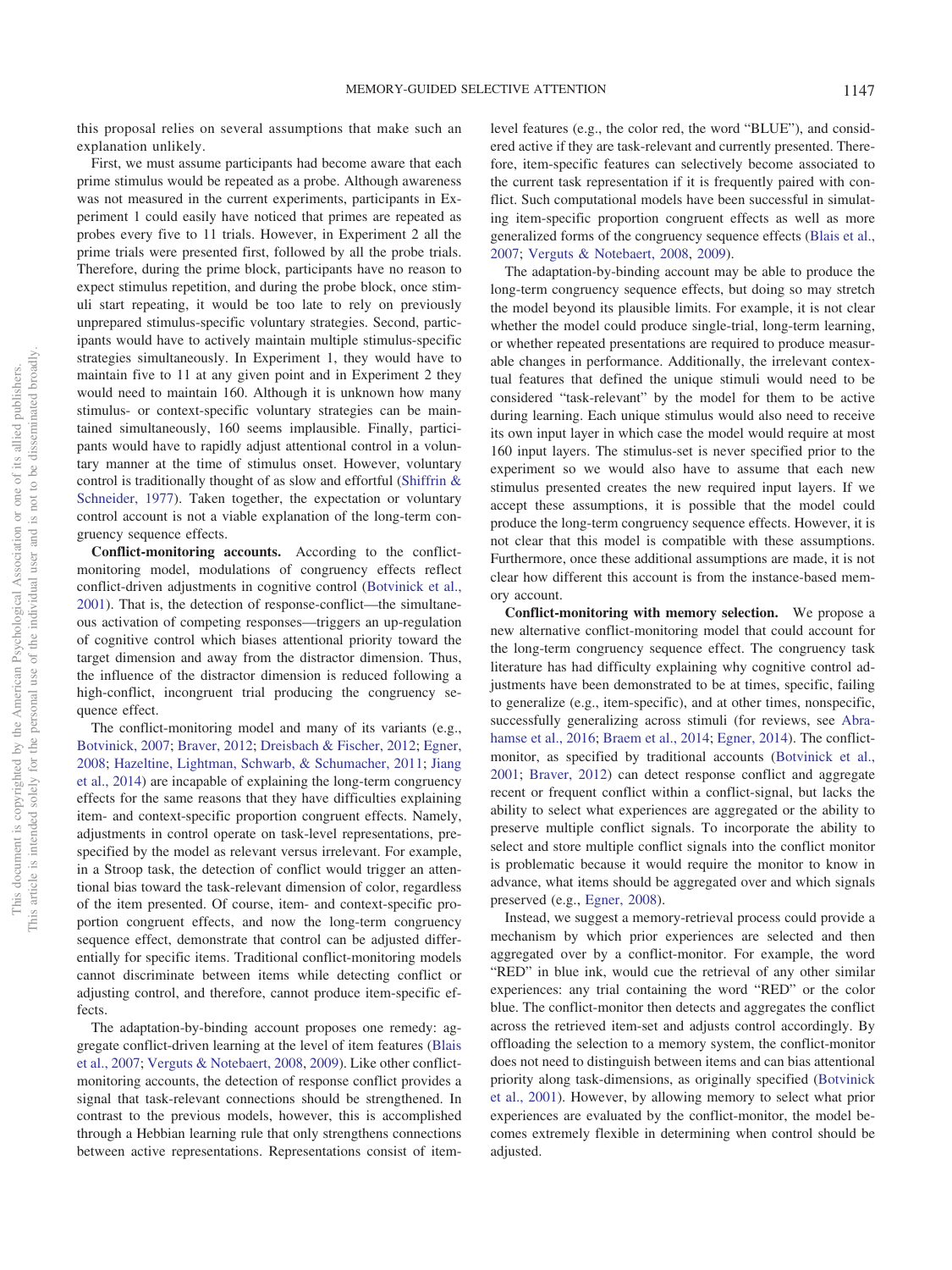Such an account, for example, can easily explain item- and context-specific proportion congruent effects. In a typical itemspecific design (e.g., [Jacoby et al., 2003\)](#page-18-20), items are organized into two distinct sets associated with different proportions of congruency (e.g., the words "RED" and "BLUE" could be high proportion congruent, and the words "GREEN" and "YELLOW" could be low proportion congruent). Importantly, the individual features do not overlap between item sets (though, see [Bugg & Hutchison,](#page-17-21) [2013;](#page-17-21) [Bugg, Jacoby, & Chanani, 2011\)](#page-17-32). For example, if the word "RED" is the high proportion item set and the word "GREEN" in the low proportion, then the word and/or color red will never be presented with the word and/or color green. Presenting "RED" in blue will then only cue the retrieval of items from the high proportion item set. Similarly, items that appear in one context will be associated to items that have also appeared in that context by virtue of their shared contextual features (e.g., same location). Therefore, context-specific effects [\(Crump et al., 2006\)](#page-17-16), including generalization to frequency unbiased items [\(Crump et al., 2017;](#page-17-15) [Crump & Milliken, 2009;](#page-17-20) [Weidler & Bugg, 2016\)](#page-19-17) would also be predicted by such an account. Similarly, memory retrieval could contribute to traditional congruency sequence effects if we accept that that more recent memories are more easily retrievable than distant memories (e.g., [Egner, 2014\)](#page-17-4).

There are, however, some potential remaining issues. For example, memory-based theories beg questions about the active features and/or dimensions controlling memory retrieval. Prior work in the itemspecific proportion congruent literature has suggested that single features, rather than conjunctions of features, drive proportion congruent effects (e.g., [Bugg & Hutchison, 2013;](#page-17-21) [Jacoby et al., 2003\)](#page-18-20). Similarly, context-specific transfer effects suggest that single, contextfeatures can also drive memory retrieval (e.g., [Crump et al., 2017;](#page-17-15) [Crump & Milliken, 2009;](#page-17-20) [Weidler & Bugg, 2016\)](#page-19-17). In the current study, we found long-term congruency sequence effects when stimuli shared contextual features. We only found this effect, however, when stimuli appeared in the same color set (Experiments 1 and 2). When the prime and probe appeared in different colors (Experiment 3) we failed to find evidence for the long-term congruency effect. These findings suggest that the conjunction of features may have served as a retrieval cue in the current study. A task for future work is to clarify the conditions that enable a feature or conjunction of features to drive retrieval.

## **Noncontrol Perspectives**

Although the control perspective remains popular, several accounts have challenged the underlying premise that modulations of the congruency effect index cognitive control adjustments. Instead, some have argued that learning and memory processes could produce the same effects without the need for notions of conflictdriven control [\(Mayr et al., 2003;](#page-18-14) [Schmidt, 2013;](#page-19-19) [Schmidt &](#page-19-20) [Besner, 2008\)](#page-19-20). For example, many congruency task designs contain item- or feature-repetition biases that are confounded with congruency manipulations. These confounds have produced alternative explanations of congruency phenomena, two of which are of importance to the current study.

**Contingency learning.** First, the contingency learning account suggests that the frequency of item presentation can produce predictive relationships between item features and responses. Responses are thought to be speeded for stimuli that contain features that are highly predictive of a response regardless of congruency. For example, if the word "BLUE" is most often presented in red ink, then the word "BLUE" becomes predictive of the red response, and responses would be quicker relative to nonpredictive items. In many proportion congruent designs, the frequency of item presentation is confounded with the proportion congruent manipulations. Therefore, the contingency learning account has been sufficient for explaining many proportion congruent effects, although still unable to explain transfer to frequency unbiased items [\(Crump et al., 2017;](#page-17-15) [Weidler & Bugg, 2016\)](#page-19-17). In the current study, however, we used a two-choice flanker task and all potential contingencies were held constant. That is, there were no predictive relationships between stimulus features and responses that could explain our results.

**Stimulus-specific repetition priming and feature integration.** The stimulus-specific repetition priming account was proposed to explain congruency sequence effects. [Mayr, Awh, and Laurey](#page-18-14) [\(2003\)](#page-18-14) noted that the frequency of complete stimulus-response repetitions in trial-to-trial transitions are unbalanced in two-choice congruency tasks. Specifically, some congruent-to-congruent and incongruent-to-incongruent transitions contain complete stimulusresponse repetitions which could speed responses selectively for those conditions [\(Hommel, 1998;](#page-18-15) [Pashler & Baylis, 1991\)](#page-18-26). Consistent with this proposition, [Mayr et al. \(2003\)](#page-18-14) found that the congruency sequence effect disappeared when response repetition trials were either removed from the analysis, or prevented from occurring in the trial sequence. However, many studies have now demonstrated congruency sequence effects while controlling for stimulus-response repetitions suggesting stimulus-response repetitions cannot entirely account for sequential effects [\(Akçay &](#page-16-5) [Hazeltine, 2007;](#page-16-5) [Kerns et al., 2004;](#page-18-27) [Kunde & Wühr, 2006;](#page-18-28) [Ull](#page-19-25)[sperger, Bylsma, & Botvinick, 2005;](#page-19-25) [Weissman, Jiang, & Egner,](#page-19-26) [2014\)](#page-19-26).

To determine whether stimulus-response repetitions played a role in producing the current result we compared response repeat with response change trials. We found an overall long-term response repetition effect, in that performance was facilitated when responses repeated from prime to probe trials. However, the size of the long-term congruency sequence effect did not differ between response repeat and change trials suggesting that the current result could not be explained by stimulus-response repetitions.

The feature integration account makes a similar proposal. According to this account, stimuli and responses that co-occur in time are bound together in a common episodic memory representation called an event file [\(Hommel, 1998;](#page-18-15) [Hommel et al., 2001,](#page-18-16) [2004\)](#page-18-17); a more general form of the "object file" proposed by [Kahneman,](#page-18-29) [Treisman, and Gibbs \(1992\).](#page-18-29) The subsequent reoccurrence of any features automatically retrieves the entire event file which could either help or hinder performance depending on the match between the currently presented features and the features contained in the event file. Across two consecutive trials, features are either completely matched, partially matched, or completely mismatched. Critically, an effortful "unbinding" process is necessary whenever features are partially matched. That is, feature representations must be unbound from the associated event file so that they can be reused in the creation of a new event file. Therefore, performance would be predicted to be slowed on partial match trials relative to complete match or complete mismatch trials. In many congruency task designs, feature overlap is confounded with congruency se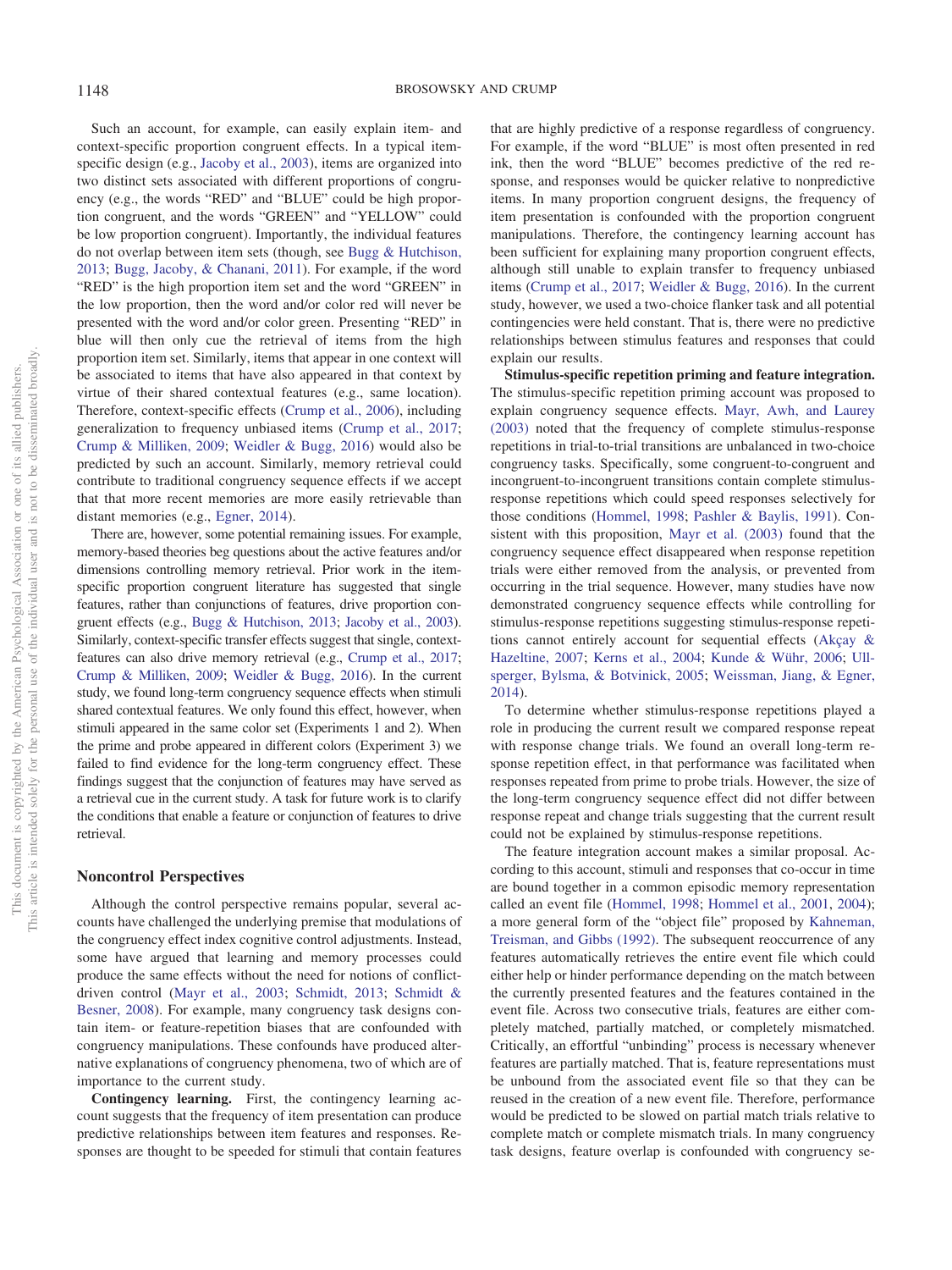quences and as such, feature integration can explain trial-to-trial effects in many cases (for reviews, see [Egner, 2007,](#page-17-5) [2014\)](#page-17-4). Similarly, Experiments 1 and 2, we utilized a two-choice flanker task that contains these same feature overlap confounds.

Event files are typically referred to as "transient" or "temporary" memory structures [\(Hommel, 1998;](#page-18-15) [Hommel et al., 2001,](#page-18-16) [2004\)](#page-18-17), and are generally invoked to explain short-term, trial-totrial effects [\(Egner, 2007,](#page-17-5) [2014\)](#page-17-4). However, event files are based on instance-based memory theories [\(Hintzman, 1986;](#page-18-30) [Logan, 1988,](#page-18-7) [1990\)](#page-18-31), and typically, the timescale is not explicitly defined. If we assume that event files are stable episodic memory structures, then feature integration, like the other memory-retrieval accounts proposed above, could also explain long-term congruency sequence effects. The evidence for long-term feature integration across our experiments, however, is mixed and largely inconclusive.

On the one hand, across Experiments 1 and 2 we found longterm congruency sequence effects for response-change trials. This result is generally inconsistent with feature integration theories. One possibility, as others have suggested, is that event files may not be limited to stimulus–response associations. That is, other aspects of an experience like perceived conflict and control processes may also be encoded in the event file [\(Bugg & Hutchison,](#page-17-21) [2013;](#page-17-21) [Spapé & Hommel, 2008\)](#page-19-15). We could speculate that the added contextual features could have provided additional support for event file retrieval, even in the absence of response repetitions (for a similar proposal, see [Spapé & Hommel, 2008\)](#page-19-15), or perhaps response outcomes are forgotten more rapidly than degree of conflict. On the other hand, in Experiment 3 we failed to find long-term congruency sequence effects when colors did not repeat from prime to probe trials. This result is consistent with feature integration theory. Although our speculation about why we found long-term effects in response-change trials could have also applied here, so these two results are at odds. Furthermore, any memorybased explanation might predict that altering the similarity between the prime and probe trials would influence the long-term effects. Therefore, the failure to find long-term effects when colors do not repeat, does not allow us to discriminate between any of the memory-based theories we have proposed. Finally, to the extent that you allow event files to be permanent memory representations and allow them to encode many aspects of our experience like stimulus and context features, responses, perceived conflict, and control processing, it is not clear how different feature integration theories are from instance-based memory theories.

**Perceptual learning and attentional control.** Finally, we propose an alternative noncontrol account. Perceptual learning refers to experience-dependent changes in perception and is thought to reflect perceptual or neural plasticity in visual repre-sentations [\(Goldstone, 1998;](#page-18-32) [Lu, Hua, Huang, Zhou, & Dosher,](#page-18-33) [2011;](#page-18-33) [Roelfsema, van Ooyen, & Watanabe, 2010;](#page-19-27) [Sasaki, Nanez,](#page-19-28) [& Watanabe, 2010\)](#page-19-28). Perceptual learning has been demonstrated across a wide variety of perceptual tasks including the discrimination and detection of stimulus orientation [\(Dosher & Lu, 1998;](#page-17-33) [Shiu & Pashler, 1992;](#page-19-29) [Vogels & Orban, 1985\)](#page-19-30), motion direction [\(Ball & Sekuler, 1987;](#page-16-6) [Ball, Sekuler, & Machamer, 1983\)](#page-16-7), and object recognition [\(Furmanski & Engel, 2000\)](#page-18-34), to name a few (for a review, see [Watanabe & Sasaki, 2015\)](#page-19-31). Importantly, across tasks, selective attention has been shown to influence perceptual learning, such that learning is enhanced for task-relevant, or attended features as compared with irrelevant, unattended features [\(Ahissar](#page-16-8)

[& Hochstein, 1993;](#page-16-8) [Gutnisky, Hansen, Iliescu, & Dragoi, 2009;](#page-18-35) [Shiu & Pashler, 1992;](#page-19-29) [Szpiro & Carrasco, 2015\)](#page-19-32).

One possible explanation of the long-term congruency sequence effect is that selective attention influences perceptual learning on the first presentation, which in-turn, influences how the stimulus is attended on the second presentation. For example, when presented with an incongruent stimulus, attention is shifted toward the target and away from the flankers facilitating perceptual learning of the target features relative to the flanker features. On the second presentation, the altered visual representation and enhanced perceptual processing of the target could cue attention toward the target, facilitating performance if the second presentation is incongruent.

There is some evidence that increased selective attention demands from incongruent stimuli may enhance target representations on a long-term basis. As noted earlier, in perceptual learning tasks, learning is enhanced for attended versus unattended features [\(Ahissar & Hochstein, 1993;](#page-16-8) [Gutnisky et al., 2009;](#page-18-35) [Shiu & Pashler,](#page-19-29) [1992;](#page-19-29) [Szpiro & Carrasco, 2015\)](#page-19-32). However, recognition memory has also been shown to be improved for items previously presented with incongruent versus congruent distractors. Here, the increased need for cognitive control is thought to facilitate target encoding at the time of study improving later memory recognition [\(Krebs,](#page-18-36) [Boehler, De Belder, & Egner, 2015;](#page-18-36) [Rosner, D'Angelo, MacLel](#page-19-33)[lan, & Milliken, 2015;](#page-19-33) [Rosner & Milliken, 2015\)](#page-19-34).

Perceptual learning could provide an important mechanism for informing how attention changes through experience and learning. Perceptual learning has been shown to be highly stimulus-specific and produces long-lasting effects [\(Watanabe & Sasaki, 2015\)](#page-19-31). Though in contrast to the immediate effects in our study, measuring changes in performance on perception tasks often requires extensive training [\(Dosher & Lu, 1999\)](#page-17-34). Therefore, changes in perception alone could not account for the current results. Instead, we are suggesting that small changes in perceptual representations could help guide attention, causing more immediate and measurable effects in attention tasks.

# **Short- and Long-Term Congruency Sequence Effects: Single or Multiple Processes?**

In the current experiments, we found both short- (*n*-1) and long-term congruency sequence effects. All current accounts of the short-term congruency sequence effects posit rapidly decaying representations and are generally incapable of accounting for the long-term congruency sequence effects [\(Egner, 2007\)](#page-17-5). The alternative accounts we have proposed above however, could accommodate both long- and short-term effects. For example, if memory retrieval mediates shifts in attentional control then we might expect that similarity in temporal context could cue retrieval (e.g., [Egner, 2014\)](#page-17-4). One possibility is that both short- and long-term effects are produced via a single, memory-driven process. Alternatively, we might speculate the contribution from two independent processes: a memory-driven process and a short-term, conflict-driven process.

On the one hand, there were some clear differences between the short- and long-term effects found in the current study. First, the long-term effects were insensitive to increased response conflict, whereas the short-term effects were only present in the high conflict experiments. This might be expected, if we assume that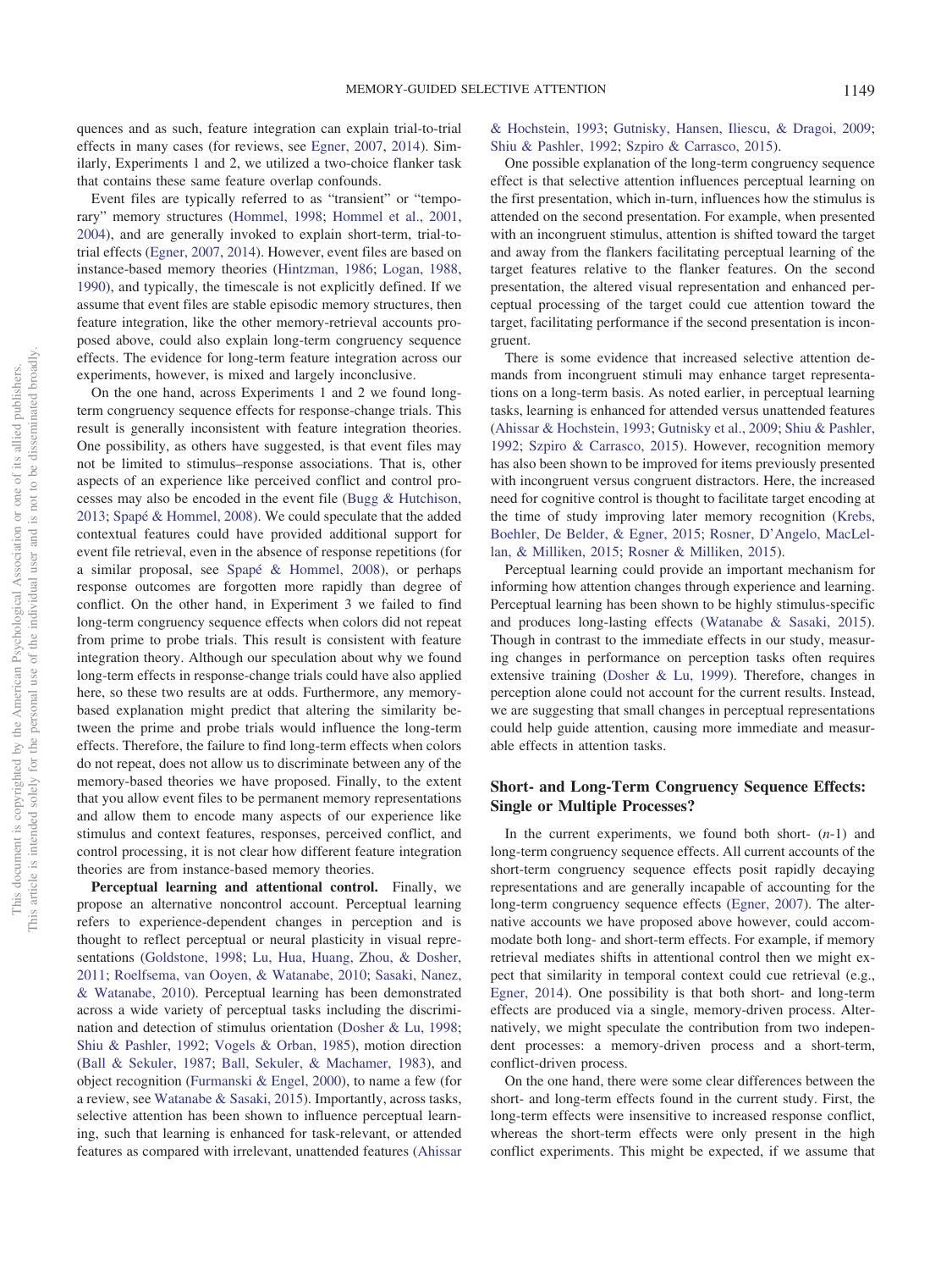the short-term effect reflects changes in the conflict-signal which dissipates over time (e.g., [Botvinick et al., 2001\)](#page-17-9). Second, the long-term effects were present for both response change and response repeat trials while the short-term effects were only present for response repeat trials. As such, the short-term effect could be explained entirely by stimulus-response repetitions (e.g., [Mayr](#page-18-14) [et al., 2003\)](#page-18-14), while the long-term effect cannot. Third, and most importantly, we found no interaction between the short- and longterm effects. Taken together, these differences suggest that the two phenomena measured in the current study do not reflect the same underlying process.

On the other hand, several other studies have reported *n*-1 congruency sequence effects while controlling for repetition biases (e.g., [Kunde & Wühr, 2006;](#page-18-28) [Weissman et al., 2014\)](#page-19-26), and others have found *n*-1 congruency sequence effects to be insensitive to changes in the degree of conflict (e.g., [Weissman & Carp, 2013\)](#page-19-22). One possible resolution to these inconsistencies, is that a memorydriven process can, under the right circumstances, contribute to short-term congruency effects. That is, if the stimuli presented on trial *n* provides an effect retrieval cue for trial *n*-1, then we might expect that a memory-driven process could influence performance on trial n. Of course, if trial *n* is a poor retrieval cue for trial *n*-1, then we might expect no influence from the memory-retrieval process, leaving only the short-term, conflict-driven effect. In the current study, we alternated the context trial-to-trial such that the same contextual cue never repeated from trial *n*-1 to trial *n*. Therefore, it could be the case that trial *n*, while an effective retrieval cue for the prime trial (e.g., *n*-8, *n*-160), was a poor retrieval cue for trial *n*-1. As such, the short-term effects observed in the current study reflect only the influence of a short-term, conflict-driven process, which was sensitive to the degree of conflict, and response repetition.

Consistent with this interpretation, [Spapé and Hommel \(2008\)](#page-19-15) found that the *n*-1 congruency sequence effect was eliminated on trials that alternated contextual cues, but preserved when contextual cues repeated. The authors suggested that the alternation of contextual cues selectively disrupted episodic retrieval on those trials. However, others have found *n*-1 congruency sequence effects with nonrepeating contextual cues [\(Egner et al., 2010;](#page-17-8) [King et al., 2012\)](#page-18-23). One possibility is that the combination of making a single prior experience (the prime trial) distinctly similar to trial *n* and the nonrepeating contextual cues, could have disrupted memory retrieval of the *n*-1 trial. This would also suggest that memory retrieval in this context, is a competitive process, whereby only the most similar experiences are retrieved. What constitutes an effective versus ineffective retrieval cue, however, remains unclear. Furthermore, whether only a single, mostsimilar previous experience is retrieved, or if a collection of similar experiences is aggregated over and used to guide attention remains an open question.

## **Broader Implications**

A global aim of this research program is to determine how memory for specific prior experiences guides performance in the present moment. Previous work has focused on evidence that contextual cues can rapidly modify cognitive control settings. The instance-based memory account of contextual control [\(Crump,](#page-17-14) [2016\)](#page-17-14) is the general hypothesis that memory not only preserves a record of the details of specific experiences [\(Hintzman, 1986;](#page-18-30) [Jacoby & Brooks, 1984;](#page-18-37) [Logan, 1988\)](#page-18-7), but also preserves a record of the control procedures involved in processing those experiences [\(Kolers & Roediger, 1984\)](#page-18-38). Our aim here was to supply evidence showing that attentional control in the present moment can be modified on a long-term basis by memories of specific prior processing experiences. Beyond the implications of this finding for theories of cognitive control from the congruency literature, we are optimistic the idea behind our results will spur more work into the memorial basis of cognitive control. In everyday life, we expect that memory for prior cognitive control operations routinely optimizes performance in familiar environments. In these situations, people gain the benefit of applying memory-based procedures for regulating information without the normal cost of effortful deliberation. We also expect that problems in regulating the flow of information can result from the inappropriate use of, or failure to rely on memory. For example, deliberate control may need to override memory-based control when situations act as strong cues for prior memory procedures that may not be appropriate for the present moment. Or, when memory fails to encode or retrieve cognitive control procedures, people may be forced to rely on taxing voluntary control processes to supply the control they normally receive from memory for free. The present results show that some aspects of the attentional control procedures used during a fleeting encounter with a unique stimulus in a flanker task have long-term influences on responding to that stimulus in the future. Everyday life presents many more fleeting and meaningful experiences, and the capacity of memory to preserve and reinstate past control procedures to regulate cognition, behavior, and performance points to a healthy avenue for future work.

## **References**

- <span id="page-16-3"></span>Aben, B., Verguts, T., & Van den Bussche, E. (2017). Beyond trial-by-trial adaptation: A quantification of the time scale of cognitive control. *Journal of Experimental Psychology: Human Perception and Performance, 43,* 509 –517. <http://dx.doi.org/10.1037/xhp0000324>
- <span id="page-16-1"></span>Abrahamse, E., Braem, S., Notebaert, W., & Verguts, T. (2016). Grounding cognitive control in associative learning. *Psychological Bulletin, 142,* 693–728. <http://dx.doi.org/10.1037/bul0000047>
- <span id="page-16-8"></span>Ahissar, M., & Hochstein, S. (1993). Attentional control of early perceptual learning. *Proceedings of the National Academy of Sciences of the United States of America, 90,* 5718 –5722. [http://dx.doi.org/10.1073/](http://dx.doi.org/10.1073/pnas.90.12.5718) [pnas.90.12.5718](http://dx.doi.org/10.1073/pnas.90.12.5718)
- <span id="page-16-5"></span>Akçay, C., & Hazeltine, E. (2007). Conflict monitoring and feature overlap: Two sources of sequential modulations. *Psychonomic Bulletin & Review, 14,* 742–748. <http://dx.doi.org/10.3758/BF03196831>
- <span id="page-16-2"></span>Akçay, C., & Hazeltine, E. (2008). Conflict adaptation depends on task structure. *Journal of Experimental Psychology: Human Perception and Performance, 34,* 958 –973. <http://dx.doi.org/10.1037/0096-1523.34.4.958>
- <span id="page-16-0"></span>Awh, E., Belopolsky, A. V., & Theeuwes, J. (2012). Top-down versus bottom-up attentional control: A failed theoretical dichotomy. *Trends in Cognitive Sciences, 16,* 437–443. <http://dx.doi.org/10.1016/j.tics.2012.06.010>
- <span id="page-16-6"></span>Ball, K., & Sekuler, R. (1987). Direction-specific improvement in motion discrimination. *Vision Research, 27,* 953–965. [http://dx.doi.org/10.1016/](http://dx.doi.org/10.1016/0042-6989%2887%2990011-3) [0042-6989\(87\)90011-3](http://dx.doi.org/10.1016/0042-6989%2887%2990011-3)
- <span id="page-16-7"></span>Ball, K., Sekuler, R., & Machamer, J. (1983). Detection and identification of moving targets. *Vision Research, 23,* 229 –238. [http://dx.doi.org/10](http://dx.doi.org/10.1016/0042-6989%2883%2990111-6) [.1016/0042-6989\(83\)90111-6](http://dx.doi.org/10.1016/0042-6989%2883%2990111-6)
- <span id="page-16-4"></span>Blais, C., Harris, M. B., Sinanian, M. H., & Bunge, S. A. (2015). Trialby-trial adjustments in control triggered by incidentally encoded semantic cues. *Quarterly Journal of Experimental Psychology, 68,* 1920 –1930. <http://dx.doi.org/10.1080/17470218.2014.1000346>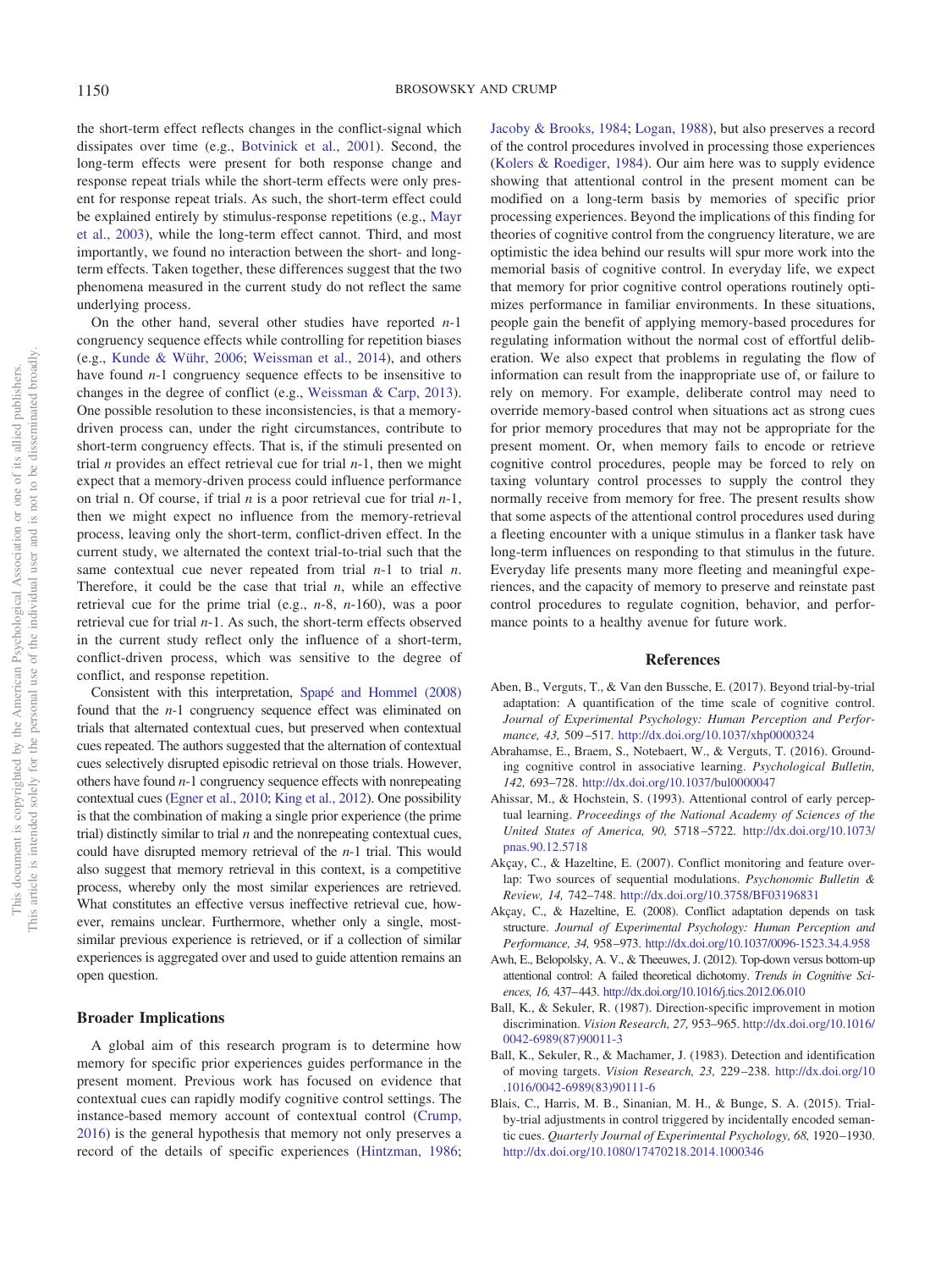- <span id="page-17-22"></span>Blais, C., Robidoux, S., Risko, E. F., & Besner, D. (2007). Item-specific adaptation and the conflict-monitoring hypothesis: A computational model. *Psychological Review, 114,* 1076 –1086. [http://dx.doi.org/10](http://dx.doi.org/10.1037/0033-295X.114.4.1076) [.1037/0033-295X.114.4.1076](http://dx.doi.org/10.1037/0033-295X.114.4.1076)
- <span id="page-17-29"></span>Botvinick, M. M. (2007). Conflict monitoring and decision making: Reconciling two perspectives on anterior cingulate function. *Cognitive, Affective & Behavioral Neuroscience, 7,* 356 –366. [http://dx.doi.org/10](http://dx.doi.org/10.3758/CABN.7.4.356) [.3758/CABN.7.4.356](http://dx.doi.org/10.3758/CABN.7.4.356)
- <span id="page-17-9"></span>Botvinick, M. M., Braver, T. S., Barch, D. M., Carter, C. S., & Cohen, J. D. (2001). Conflict monitoring and cognitive control. *Psychological Review, 108,* 624 – 652. <http://dx.doi.org/10.1037/0033-295X.108.3.624>
- <span id="page-17-25"></span>Brady, T. F., Konkle, T., Gill, J., Oliva, A., & Alvarez, G. A. (2013). Visual long-term memory has the same limit on fidelity as visual working memory. *Psychological Science, 24,* 981–990. [http://dx.doi.org/](http://dx.doi.org/10.1177/0956797612465439) [10.1177/0956797612465439](http://dx.doi.org/10.1177/0956797612465439)
- <span id="page-17-10"></span>Braem, S., Abrahamse, E. L., Duthoo, W., & Notebaert, W. (2014). What determines the specificity of conflict adaptation? A review, critical analysis, and proposed synthesis. *Frontiers in Psychology, 5,* 1134. <http://dx.doi.org/10.3389/fpsyg.2014.01134>
- <span id="page-17-23"></span>Braver, T. S. (2012). The variable nature of cognitive control: A dual mechanisms framework. *Trends in Cognitive Sciences*, 16, 106-113. <http://dx.doi.org/10.1016/j.tics.2011.12.010>
- <span id="page-17-12"></span>Brosowsky, N. P., & Crump, M. J. C. (2016). Context-specific attentional sampling: Intentional control as a pre-requisite for contextual control. *Consciousness and Cognition, 44,* 146 –160. [http://dx.doi.org/10.1016/j](http://dx.doi.org/10.1016/j.concog.2016.07.001) [.concog.2016.07.001](http://dx.doi.org/10.1016/j.concog.2016.07.001)
- <span id="page-17-11"></span>Bugg, J. M., & Crump, M. J. C. (2012). In support of a distinction between voluntary and stimulus-driven control: A review of the literature on proportion congruent effects. *Frontiers in Psychology, 3,* 367. [http://dx](http://dx.doi.org/10.3389/fpsyg.2012.00367) [.doi.org/10.3389/fpsyg.2012.00367](http://dx.doi.org/10.3389/fpsyg.2012.00367)
- <span id="page-17-21"></span>Bugg, J. M., & Hutchison, K. A. (2013). Converging evidence for control of color-word Stroop interference at the item level. *Journal of Experimental Psychology: Human Perception and Performance, 39,* 433– 449. <http://dx.doi.org/10.1037/a0029145>
- <span id="page-17-32"></span>Bugg, J. M., Jacoby, L. L., & Chanani, S. (2011). Why it is too early to lose control in accounts of item-specific proportion congruency effects. *Journal of Experimental Psychology: Human Perception and Performance, 37,* 844 – 859. <http://dx.doi.org/10.1037/a0019957>
- <span id="page-17-17"></span>Bugg, J. M., Jacoby, L. L., & Toth, J. P. (2008). Multiple levels of control in the Stroop task. *Memory & Cognition, 36,* 1484 –1494. [http://dx.doi](http://dx.doi.org/10.3758/MC.36.8.1484) [.org/10.3758/MC.36.8.1484](http://dx.doi.org/10.3758/MC.36.8.1484)
- <span id="page-17-19"></span>Cañadas, E., Rodríguez-Bailón, R., Milliken, B., & Lupiáñez, J. (2013). Social categories as a context for the allocation of attentional control. *Journal of Experimental Psychology: General, 142,* 934 –943. [http://dx](http://dx.doi.org/10.1037/a0029794) [.doi.org/10.1037/a0029794](http://dx.doi.org/10.1037/a0029794)
- <span id="page-17-27"></span>Chun, M. M., & Jiang, Y. (1998). Contextual cueing: Implicit learning and memory of visual context guides spatial attention. *Cognitive Psychology, 36,* 28 –71. <http://dx.doi.org/10.1006/cogp.1998.0681>
- <span id="page-17-28"></span>Chun, M. M., & Jiang, Y. (2003). Implicit, long-term spatial contextual memory. *Journal of Experimental Psychology: Learning, Memory, and Cognition, 29,* 224 –234. <http://dx.doi.org/10.1037/0278-7393.29.2.224>
- <span id="page-17-13"></span>Corballis, P. M., & Gratton, G. (2003). Independent control of processing strategies for different locations in the visual field. *Biological Psychology, 64,* 191–209. [http://dx.doi.org/10.1016/S0301-0511\(03\)00109-1](http://dx.doi.org/10.1016/S0301-0511%2803%2900109-1)
- <span id="page-17-14"></span>Crump, M. J. C. (2016). Learning to selectively attend from contextspecific attentional histories: A demonstration and some constraints. *Canadian Journal of Experimental Psychology/Revue Canadienne de Psychologie Expérimentale, 70,* 59 –77. [http://dx.doi.org/10.1037/](http://dx.doi.org/10.1037/cep0000066) [cep0000066](http://dx.doi.org/10.1037/cep0000066)
- <span id="page-17-15"></span>Crump, M. J. C., Brosowsky, N. P., & Milliken, B. (2017). Reproducing the location-based context-specific proportion congruent effect for frequency unbiased items: A reply to Hutcheon and Spieler (2016). *Quarterly Journal of Experimental Psychology, 70,* 1792–1807. [http://dx.doi](http://dx.doi.org/10.1080/17470218.2016.1206130) [.org/10.1080/17470218.2016.1206130](http://dx.doi.org/10.1080/17470218.2016.1206130)
- <span id="page-17-16"></span>Crump, M. J. C., Gong, Z., & Milliken, B. (2006). The context-specific proportion congruent Stroop effect: Location as a contextual cue. *Psychonomic Bulletin & Review, 13,* 316 –321. [http://dx.doi.org/10.3758/](http://dx.doi.org/10.3758/BF03193850) [BF03193850](http://dx.doi.org/10.3758/BF03193850)
- <span id="page-17-20"></span>Crump, M. J. C., & Milliken, B. (2009). The flexibility of context-specific control: Evidence for context-driven generalization of item-specific control settings. *Quarterly Journal of Experimental Psychology, 62,* 1523– 1532. <http://dx.doi.org/10.1080/17470210902752096>
- <span id="page-17-18"></span>Crump, M. J. C., Vaquero, J. M. M., & Milliken, B. (2008). Contextspecific learning and control: The roles of awareness, task relevance, and relative salience. *Consciousness and Cognition, 17,* 22–36. [http://dx.doi](http://dx.doi.org/10.1016/j.concog.2007.01.004) [.org/10.1016/j.concog.2007.01.004](http://dx.doi.org/10.1016/j.concog.2007.01.004)
- <span id="page-17-1"></span>D'Angelo, M. C., Thomson, D. R., Tipper, S. P., & Milliken, B. (2016). Negative priming 1985 to 2015: A measure of inhibition, the emergence of alternative accounts, and the multiple process challenge. *Quarterly Journal of Experimental Psychology, 69,* 1890 –1909. [http://dx.doi.org/](http://dx.doi.org/10.1080/17470218.2016.1173077) [10.1080/17470218.2016.1173077](http://dx.doi.org/10.1080/17470218.2016.1173077)
- <span id="page-17-24"></span>De Pisapia, N., & Braver, T. S. (2006). A model of dual control mechanisms through anterior cingulate and prefrontal cortex interactions. *Neurocomputing, 69,* 1322–1326. [http://dx.doi.org/10.1016/j.neucom.2005](http://dx.doi.org/10.1016/j.neucom.2005.12.100) [.12.100](http://dx.doi.org/10.1016/j.neucom.2005.12.100)
- <span id="page-17-3"></span>DeSchepper, B., & Treisman, A. (1996). Visual memory for novel shapes: Implicit coding without attention. *Journal of Experimental Psychology: Learning, Memory, and Cognition, 22,* 27– 47. [http://dx.doi.org/10.1037/](http://dx.doi.org/10.1037/0278-7393.22.1.27) [0278-7393.22.1.27](http://dx.doi.org/10.1037/0278-7393.22.1.27)
- <span id="page-17-6"></span>Desender, K., Van Lierde, E., & Van den Bussche, E. (2013). Comparing conscious and unconscious conflict adaptation. *PLoS ONE, 8,* e55976. <http://dx.doi.org/10.1371/journal.pone.0055976>
- <span id="page-17-33"></span>Dosher, B. A., & Lu, Z.-L. (1998). Perceptual learning reflects external noise filtering and internal noise reduction through channel reweighting. *Proceedings of the National Academy of Sciences of the United States of America, 95,* 13988 –13993. <http://dx.doi.org/10.1073/pnas.95.23.13988>
- <span id="page-17-34"></span>Dosher, B. A., & Lu, Z.-L. (1999). Mechanisms of perceptual learning. *Vision Research, 39,* 3197–3221. [http://dx.doi.org/10.1016/S0042-](http://dx.doi.org/10.1016/S0042-6989%2899%2900059-0) [6989\(99\)00059-0](http://dx.doi.org/10.1016/S0042-6989%2899%2900059-0)
- <span id="page-17-30"></span>Dreisbach, G., & Fischer, R. (2012). Conflicts as aversive signals. *Brain and Cognition, 78,* 94 –98. <http://dx.doi.org/10.1016/j.bandc.2011.12.003>
- <span id="page-17-7"></span>Duthoo, W., Abrahamse, E. L., Braem, S., & Notebaert, W. (2014). Going, going, gone? Proactive control prevents the congruency sequence effect from rapid decay. *Psychological Research, 78,* 483– 493. [http://dx.doi](http://dx.doi.org/10.1007/s00426-013-0498-4) [.org/10.1007/s00426-013-0498-4](http://dx.doi.org/10.1007/s00426-013-0498-4)
- <span id="page-17-5"></span>Egner, T. (2007). Congruency sequence effects and cognitive control. *Cognitive, Affective & Behavioral Neuroscience, 7,* 380 –390. [http://dx](http://dx.doi.org/10.3758/CABN.7.4.380) [.doi.org/10.3758/CABN.7.4.380](http://dx.doi.org/10.3758/CABN.7.4.380)
- <span id="page-17-31"></span>Egner, T. (2008). Multiple conflict-driven control mechanisms in the human brain. *Trends in Cognitive Sciences, 12,* 374 –380. [http://dx.doi](http://dx.doi.org/10.1016/j.tics.2008.07.001) [.org/10.1016/j.tics.2008.07.001](http://dx.doi.org/10.1016/j.tics.2008.07.001)
- <span id="page-17-4"></span>Egner, T. (2014). Creatures of habit (and control): A multi-level learning perspective on the modulation of congruency effects. *Frontiers in Psychology, 5,* 1247. <http://dx.doi.org/10.3389/fpsyg.2014.01247>
- <span id="page-17-8"></span>Egner, T., Ely, S., & Grinband, J. (2010). Going, going, gone: Characterizing the time-course of congruency sequence effects. *Frontiers in Psychology, 1,* 154. <http://dx.doi.org/10.3389/fpsyg.2010.00154>
- <span id="page-17-0"></span>Eriksen, B. A., & Eriksen, C. W. (1974). Effects of noise letters upon the identification of a target letter in a nonsearch task. *Perception & Psychophysics, 16,* 143–149. <http://dx.doi.org/10.3758/BF03203267>
- <span id="page-17-26"></span>Forster, S. E., Carter, C. S., Cohen, J. D., & Cho, R. Y. (2011). Parametric manipulation of the conflict signal and control-state adaptation. *Journal of Cognitive Neuroscience, 23,* 923–935. [http://dx.doi.org/10.1162/jocn](http://dx.doi.org/10.1162/jocn.2010.21458) [.2010.21458](http://dx.doi.org/10.1162/jocn.2010.21458)
- <span id="page-17-2"></span>Frings, C., Schneider, K. K., & Fox, E. (2015). The negative priming paradigm: An update and implications for selective attention. *Psychonomic Bulletin & Review, 22,* 1577–1597. [http://dx.doi.org/10.3758/](http://dx.doi.org/10.3758/s13423-015-0841-4) [s13423-015-0841-4](http://dx.doi.org/10.3758/s13423-015-0841-4)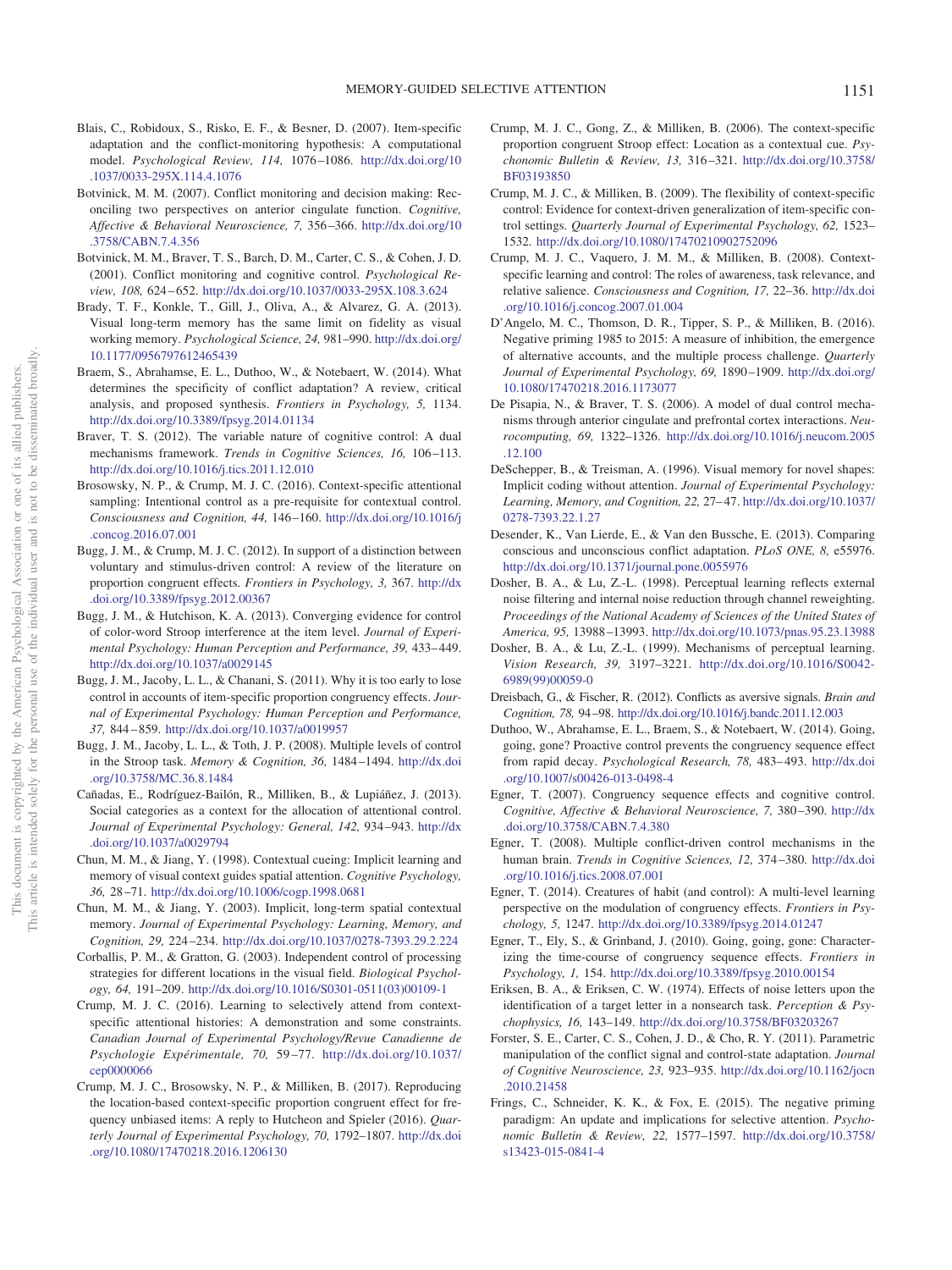- <span id="page-18-34"></span>Furmanski, C. S., & Engel, S. A. (2000). Perceptual learning in object recognition: Object specificity and size invariance. *Vision Research, 40,* 473– 484. [http://dx.doi.org/10.1016/S0042-6989\(99\)00134-0](http://dx.doi.org/10.1016/S0042-6989%2899%2900134-0)
- <span id="page-18-32"></span>Goldstone, R. L. (1998). Perceptual learning. *Annual Review of Psychology, 49,* 585– 612. <http://dx.doi.org/10.1146/annurev.psych.49.1.585>
- <span id="page-18-11"></span>Gratton, G., Coles, M. G., & Donchin, E. (1992). Optimizing the use of information: Strategic control of activation of responses. *Journal of Experimental Psychology: General, 121,* 480 –506. [http://dx.doi.org/10](http://dx.doi.org/10.1037/0096-3445.121.4.480) [.1037/0096-3445.121.4.480](http://dx.doi.org/10.1037/0096-3445.121.4.480)
- <span id="page-18-5"></span>Grison, S., Tipper, S. P., & Hewitt, O. (2005). Long-term negative priming: Support for retrieval of prior attentional processes. *The Quarterly Journal of Experimental Psychology, 58,* 1199 –1224. [http://dx.doi.org/10](http://dx.doi.org/10.1080/02724980443000557) [.1080/02724980443000557](http://dx.doi.org/10.1080/02724980443000557)
- <span id="page-18-35"></span>Gutnisky, D. A., Hansen, B. J., Iliescu, B. F., & Dragoi, V. (2009). Attention alters visual plasticity during exposure-based learning. *Current Biology, 19,* 555–560. <http://dx.doi.org/10.1016/j.cub.2009.01.063>
- <span id="page-18-25"></span>Hazeltine, E., Lightman, E., Schwarb, H., & Schumacher, E. H. (2011). The boundaries of sequential modulations: Evidence for set-level control. *Journal of Experimental Psychology: Human Perception and Performance, 37,* 1898 –1914. <http://dx.doi.org/10.1037/a0024662>
- <span id="page-18-6"></span>Hintzman, D. L. (1984). MINERVA 2: A simulation model of human memory. *Behavior Research Methods, Instruments, & Computers, 16,* 96 –101. <http://dx.doi.org/10.3758/BF03202365>
- <span id="page-18-30"></span>Hintzman, D. L. (1986). Schema abstraction in a multiple-trace memory model. *Psychological Review, 93,* 411– 428. [http://dx.doi.org/10.1037/](http://dx.doi.org/10.1037/0033-295X.93.4.411) [0033-295X.93.4.411](http://dx.doi.org/10.1037/0033-295X.93.4.411)
- <span id="page-18-15"></span>Hommel, B. (1998). Event files: Evidence for automatic integration of stimulus-response episodes. *Visual Cognition, 5,* 183–216. [http://dx.doi](http://dx.doi.org/10.1080/713756773) [.org/10.1080/713756773](http://dx.doi.org/10.1080/713756773)
- <span id="page-18-16"></span>Hommel, B., Müsseler, J., Aschersleben, G., & Prinz, W. (2001). The Theory of Event Coding (TEC): A framework for perception and action planning. *Behavioral and Brain Sciences, 24,* 849 – 878. [http://dx.doi](http://dx.doi.org/10.1017/S0140525X01000103) [.org/10.1017/S0140525X01000103](http://dx.doi.org/10.1017/S0140525X01000103)
- <span id="page-18-17"></span>Hommel, B., Proctor, R. W., & Vu, K.-P. L. (2004). A feature-integration account of sequential effects in the Simon task. *Psychological Research, 68,* 1–17. <http://dx.doi.org/10.1007/s00426-003-0132-y>
- <span id="page-18-18"></span>Hübner, R., & Mishra, S. (2016). Location-specific attentional control is also possible in the Simon task. *Psychonomic Bulletin & Review, 23,* 1867–1872. <http://dx.doi.org/10.3758/s13423-016-1057-y>
- <span id="page-18-19"></span>Hutcheon, T. G., & Spieler, D. H. (2017). Limits on the generalizability of context-driven control. *Quarterly Journal of Experimental Psychology, 70,* 1292–1304. <http://dx.doi.org/10.1080/17470218.2016.1182193>
- <span id="page-18-0"></span>Hutchinson, J. B., & Turk-Browne, N. B. (2012). Memory-guided attention: Control from multiple memory systems. *Trends in Cognitive Sciences, 16,* 576 –579. <http://dx.doi.org/10.1016/j.tics.2012.10.003>
- <span id="page-18-37"></span>Jacoby, L. L., & Brooks, L. R. (1984). Nonanalytic cognition: Memory, perception, and concept learning. *Psychology of Learning and Motivation, 18,* 1– 47. [http://dx.doi.org/10.1016/S0079-7421\(08\)60358-8](http://dx.doi.org/10.1016/S0079-7421%2808%2960358-8)
- <span id="page-18-20"></span>Jacoby, L. L., Lindsay, D. S., & Hessels, S. (2003). Item-specific control of automatic processes: Stroop process dissociations. *Psychonomic Bulletin & Review, 10,* 638 – 644. <http://dx.doi.org/10.3758/BF03196526>
- <span id="page-18-22"></span>Jiang, J., Heller, K., & Egner, T. (2014). Bayesian modeling of flexible cognitive control. *Neuroscience and Biobehavioral Reviews, 46,* 30 – 43. <http://dx.doi.org/10.1016/j.neubiorev.2014.06.001>
- <span id="page-18-12"></span>Jiménez, L., & Méndez, A. (2013). It is not what you expect: Dissociating conflict adaptation from expectancies in a Stroop task. *Journal of Experimental Psychology: Human Perception and Performance, 39,* 271– 284. <http://dx.doi.org/10.1037/a0027734>
- <span id="page-18-13"></span>Jiménez, L., & Méndez, A. (2014). Even with time, conflict adaptation is not made of expectancies. *Frontiers in Psychology, 5,* 1042.
- <span id="page-18-29"></span>Kahneman, D., Treisman, A., & Gibbs, B. J. (1992). The reviewing of object files: Object-specific integration of information. *Cognitive Psychology, 24,* 175–219. [http://dx.doi.org/10.1016/0010-0285\(92\)90007-O](http://dx.doi.org/10.1016/0010-0285%2892%2990007-O)
- <span id="page-18-27"></span>Kerns, J. G., Cohen, J. D., MacDonald, A. W., III, Cho, R. Y., Stenger, V. A., & Carter, C. S. (2004). Anterior cingulate conflict monitoring and adjustments in control. *Science, 303,* 1023–1026. [http://dx.doi.org/10](http://dx.doi.org/10.1126/science.1089910) [.1126/science.1089910](http://dx.doi.org/10.1126/science.1089910)
- <span id="page-18-23"></span>King, J. A., Korb, F. M., & Egner, T. (2012). Priming of control: Implicit contextual cuing of top-down attentional set. *The Journal of Neuroscience, 32,* 8192–8200. <http://dx.doi.org/10.1523/JNEUROSCI.0934-12.2012>
- <span id="page-18-38"></span>Kolers, P. A., & Roediger, H. L., III. (1984). Procedures of mind. *Journal of Verbal Learning and Verbal Behavior, 23,* 425– 449. [http://dx.doi.org/](http://dx.doi.org/10.1016/S0022-5371%2884%2990282-2) [10.1016/S0022-5371\(84\)90282-2](http://dx.doi.org/10.1016/S0022-5371%2884%2990282-2)
- <span id="page-18-36"></span>Krebs, R. M., Boehler, C. N., De Belder, M., & Egner, T. (2015). Neural conflict-control mechanisms improve memory for target stimuli. *Cerebral Cortex, 25,* 833– 843. <http://dx.doi.org/10.1093/cercor/bht283>
- <span id="page-18-28"></span>Kunde, W., & Wühr, P. (2006). Sequential modulations of correspondence effects across spatial dimensions and tasks. *Memory & Cognition, 34,* 356 –367. <http://dx.doi.org/10.3758/BF03193413>
- <span id="page-18-7"></span>Logan, G. D. (1988). Toward an instance theory of automatization. *Psychological Review, 95,* 492–527. [http://dx.doi.org/10.1037/0033-295X](http://dx.doi.org/10.1037/0033-295X.95.4.492) [.95.4.492](http://dx.doi.org/10.1037/0033-295X.95.4.492)
- <span id="page-18-31"></span>Logan, G. D. (1990). Repetition priming and automaticity: Common underlying mechanisms? *Cognitive Psychology, 22,* 1–35. [http://dx.doi](http://dx.doi.org/10.1016/0010-0285%2890%2990002-L) [.org/10.1016/0010-0285\(90\)90002-L](http://dx.doi.org/10.1016/0010-0285%2890%2990002-L)
- <span id="page-18-24"></span>Logan, G. D., & Zbrodoff, N. J. (1979). When it helps to be misled: Facilitative effects of increasing the frequency of conflicting stimuli in a Stroop-like task. *Memory & Cognition, 7,* 166 –174. [http://dx.doi.org/](http://dx.doi.org/10.3758/BF03197535) [10.3758/BF03197535](http://dx.doi.org/10.3758/BF03197535)
- <span id="page-18-1"></span>Lowe, D. G. (1979). Strategies, context, and the mechanism of response inhibition. *Memory & Cognition, 7,* 382–389. [http://dx.doi.org/10.3758/](http://dx.doi.org/10.3758/BF03196943) [BF03196943](http://dx.doi.org/10.3758/BF03196943)
- <span id="page-18-4"></span>Lowe, D. (1998). Long-term positive and negative identity priming: Evidence for episodic retrieval. *Memory & Cognition, 26,* 435– 443. [http://](http://dx.doi.org/10.3758/BF03201153) [dx.doi.org/10.3758/BF03201153](http://dx.doi.org/10.3758/BF03201153)
- <span id="page-18-33"></span>Lu, Z.-L., Hua, T., Huang, C.-B., Zhou, Y., & Dosher, B. A. (2011). Visual perceptual learning. *Neurobiology of Learning and Memory, 95,* 145– 151. <http://dx.doi.org/10.1016/j.nlm.2010.09.010>
- <span id="page-18-14"></span>Mayr, U., Awh, E., & Laurey, P. (2003). Conflict adaptation effects in the absence of executive control. *Nature Neuroscience, 6,* 450 – 452. [http://](http://dx.doi.org/10.1038/nn1051) [dx.doi.org/10.1038/nn1051](http://dx.doi.org/10.1038/nn1051)
- <span id="page-18-2"></span>Milliken, B., Joordens, S., Merikle, P. M., & Seiffert, A. E. (1998). Selective attention: A reevaluation of the implications of negative priming. *Psychological Review, 105,* 203–229. [http://dx.doi.org/10.1037/](http://dx.doi.org/10.1037/0033-295X.105.2.203) [0033-295X.105.2.203](http://dx.doi.org/10.1037/0033-295X.105.2.203)
- <span id="page-18-21"></span>Milliken, B., Lupianez, J., Debner, J., & Abello, B. (1999). Automatic and controlled processing in Stroop negative priming: The role of attentional set. *Journal of Experimental Psychology: Learning, Memory, and Cognition, 25,* 1384 –1402. <http://dx.doi.org/10.1037/0278-7393.25.6.1384>
- <span id="page-18-3"></span>Moore, C. M. (1994). Negative priming depends on probe-trial conflict: Where has all the inhibition gone? *Attention, Perception, & Psychophysics, 56,* 133–147. <http://dx.doi.org/10.3758/BF03213892>
- <span id="page-18-8"></span>Neill, W. T. (1997). Episodic retrieval in negative priming and repetition priming. *Journal of Experimental Psychology: Learning, Memory, and Cognition, 23,* 1291–1305. <http://dx.doi.org/10.1037/0278-7393.23.6.1291>
- <span id="page-18-9"></span>Neill, W. T., & Valdes, L. A. (1992). Persistence of negative priming: Steady state or decay? *Journal of Experimental Psychology: Learning, Memory, and Cognition, 18,* 565–576. [http://dx.doi.org/10.1037/0278-](http://dx.doi.org/10.1037/0278-7393.18.3.565) [7393.18.3.565](http://dx.doi.org/10.1037/0278-7393.18.3.565)
- <span id="page-18-10"></span>Neill, W. T., Valdes, L. A., Terry, K. M., & Gorfein, D. S. (1992). Persistence of negative priming: II. Evidence for episodic trace retrieval. *Journal of Experimental Psychology: Learning, Memory, and Cognition, 18,* 993–1000. <http://dx.doi.org/10.1037/0278-7393.18.5.993>
- <span id="page-18-26"></span>Pashler, H., & Baylis, G. C. (1991). Procedural learning: I. Locus of practice effects in speeded choice tasks. *Journal of Experimental Psychology: Learning, Memory, and Cognition, 17,* 20 –32. [http://dx.doi](http://dx.doi.org/10.1037/0278-7393.17.1.20) [.org/10.1037/0278-7393.17.1.20](http://dx.doi.org/10.1037/0278-7393.17.1.20)